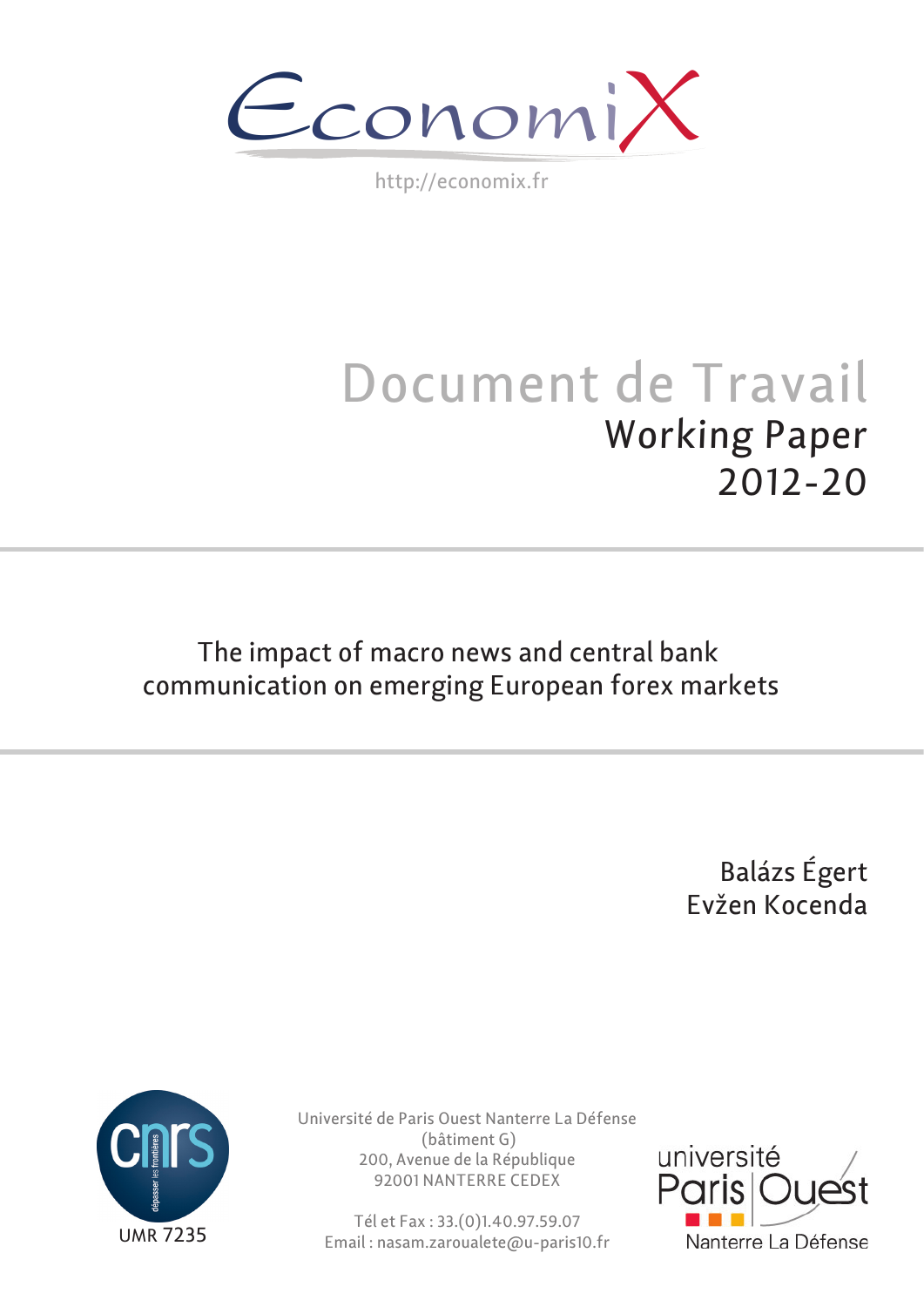# **The impact of macro news and central bank communication on emerging European forex markets**

### **Balázs Égert\* and Evžen Kočenda\*\***

#### **Abstract**

We analyze the impact of macroeconomic news and central bank communication on the exchange rates of three Central and Eastern European (CEE) currencies against the euro. In doing so, we first estimate standard and extended versions of the monetary model to capture deviations from the long-term monetary equilibrium. In the second stage, we employ a highfrequency GARCH model that includes accurately identified macroeconomic news, central bank communication and emerging market risk and allows for non-linear behavior as regards the deviation from equilibrium. Surprisingly, there is little support for non-linearity in the data. During the pre-crisis period (2004–2007) the major CEE currencies generally respond to macroeconomic news in an intuitive manner that corresponds to exchange rate-related theories. During the crisis (2008–2009), the responsiveness breaks down and the currencies react to news on the key economic indicator (real GDP growth). There is a lack of responsiveness to central bank communications during the pre-crisis period but all currencies react to central bank verbal interventions during the crisis. Our results show that the CEE currencies react to both macroeconomic news and central bank communications but this responsiveness differs during the pre-crisis and crisis periods. Detailed responses vary across the currencies and we conjecture that the exchange rate regime and the extent to which particular currencies are traded on the international forex market are potential explanations behind these differences.

Keywords: exchange rate, macroeconomic news, central bank communication, monetary model, Central Europe, European Union

JEL Classification: E31, F31, O11, P17

\* OECD, Economics Department; CESifo, Munich; EconomiX at the University of Paris X-Nanterre; The William Davidson Institute; Telephone: (+33) 14524 9221; E-mail: balazs.egert@oecd.org

\*\* CERGE-EI, Charles University and the Academy of Sciences, Prague, Czech Republic; Anglo-American University, Prague; CESifo, Munich; IOS, Regensburg; The William Davidson Institute, Michigan. Telephone: (+420) 224 005 149; E-mail: evzen.kocenda@cerge-ei.cz

We are grateful to Thomson Reuters and Marek Petruš for the data on central bank communications. We acknowledge helpful comments and suggestions from Robert Blecker, Jürgen von Hagen, Jan Hanousek, Tomáš Holub, Roman Horváth, Valérie Mignon, Tigran Poghosyan and presentation participants at American University (Washington, DC, 2011), Tor Vregata Money, Banking and Finance Conference (Rome, 2011), ACES/ASSA Conference (Chicago, 2012), and CESifo Conference (Munich, 2012). This research was supported by a GAČR grant (402/11/0020). The views of the authors do not necessarily reflect those of the OECD. The usual disclaimer applies.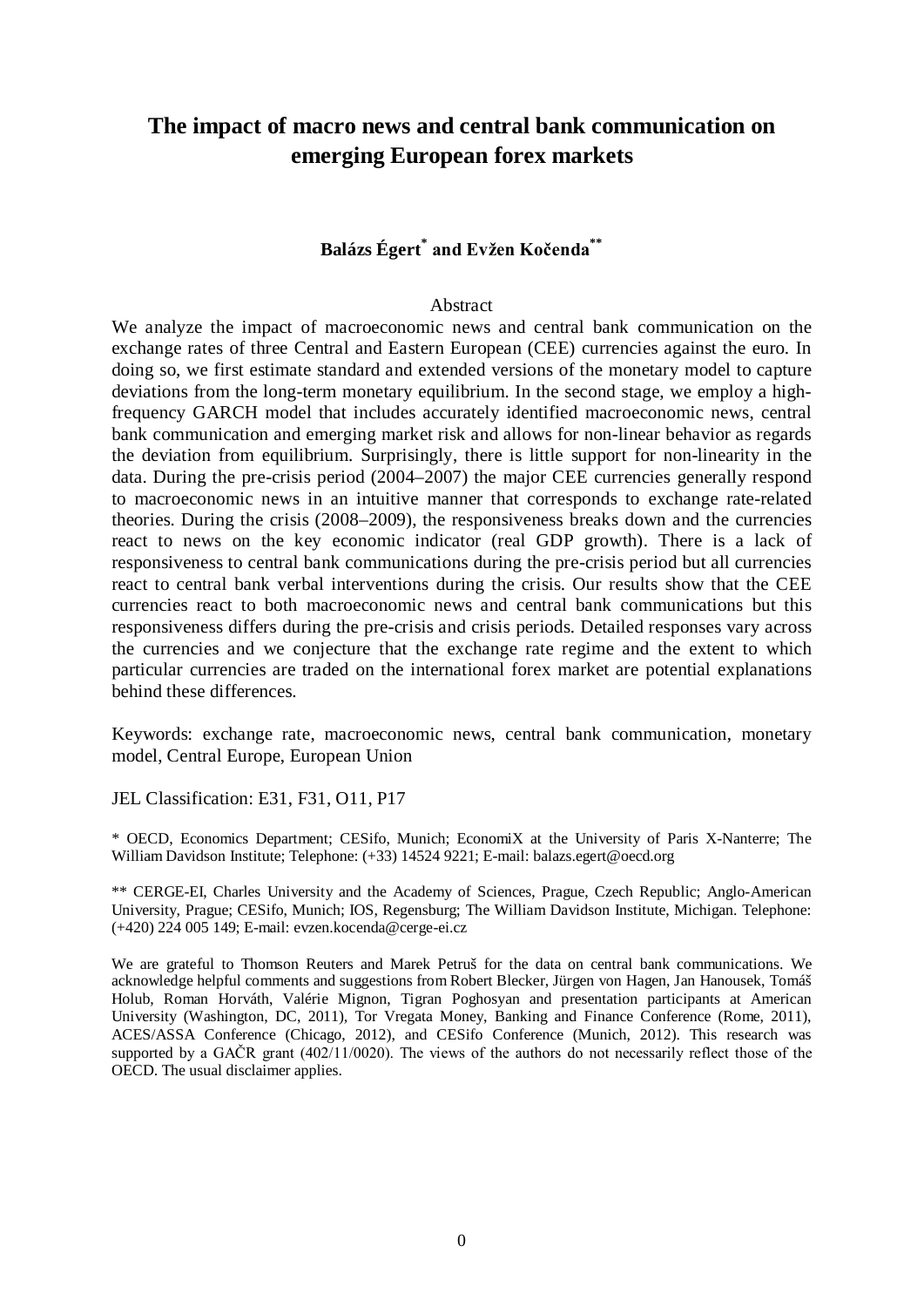#### **1. Introduction and motivation**

Whether and how financial markets react to the various types of information flowing into them has long been a subject of intense research. Blinder et al. (2008) document the clear influence of central bank communication on financial markets in developed countries. Andersen et al. (2007) produce similar evidence with respect to macroeconomic announcements. Empirical evidence on the effects of these two types of news has also been provided specifically for exchange rates (Andersen et al., 2003; Barndorff-Nielsen and Shephard, 2006; Ehrmann and Fratzscher, 2007; Evans and Lyons, 2008). Most of the research focuses on developed countries, though. We contribute to the literature by focusing on European emerging markets and show that their currencies are responsive to both macro news and central bank communications in general but their responsiveness differs in periods before and during the crisis.

Exchange rates, similar to other financial market instruments, are quite responsive to developments in the real economy that are channeled to the market via macroeconomic news releases. Cavusoglu (2010) surveys the relevant literature and provides extensive evidence that developments in macroeconomic fundamentals are important for exchange rate movements. For the key currencies there exists persuasive evidence that the effects of news are incorporated into the exchange rate with considerable speed (Chaboud et al., 2004). In addition, Chen and Gau (2010) show that macroeconomic announcements affect both spot and futures rates for the EUR–USD and JPY–USD markets. Mun (2012) further shows that both the dollar and the yen respond to surprise component in the monetary news (money supply, inflation and interest rate) in accordance with theoretical predictions of the monetary approach to exchange rate determination. Similar to stocks, negative news have a larger impact than positive news of the same magnitude (Andersen et al., 2003; Galati and Ho, 2001; Laakkonen, 2007). These effects change over time (Galati and Ho, 2001) and differ with the specific type of macroeconomic news (Edison, 1996; Ehrmann and Fratzscher, 2007). Evans and Lyon (2008) and Laakonen (2007) argue that a large part of the effects of macroeconomic news should be attributed to order flows and Fratzscher (2006) and Laakonen (2007) show that macroeconomic news releases have produced about 15% of the exchange rate variation.

From the mid-1990s monetary authorities, especially in the US and the Eurozone, began to favor verbal interventions on account of foreign exchange sales and purchases (Fratzscher, 2006). Central bank communication became more important in influencing the exchange rate via the coordination channel (Cavusoglu, 2010). Official statements of the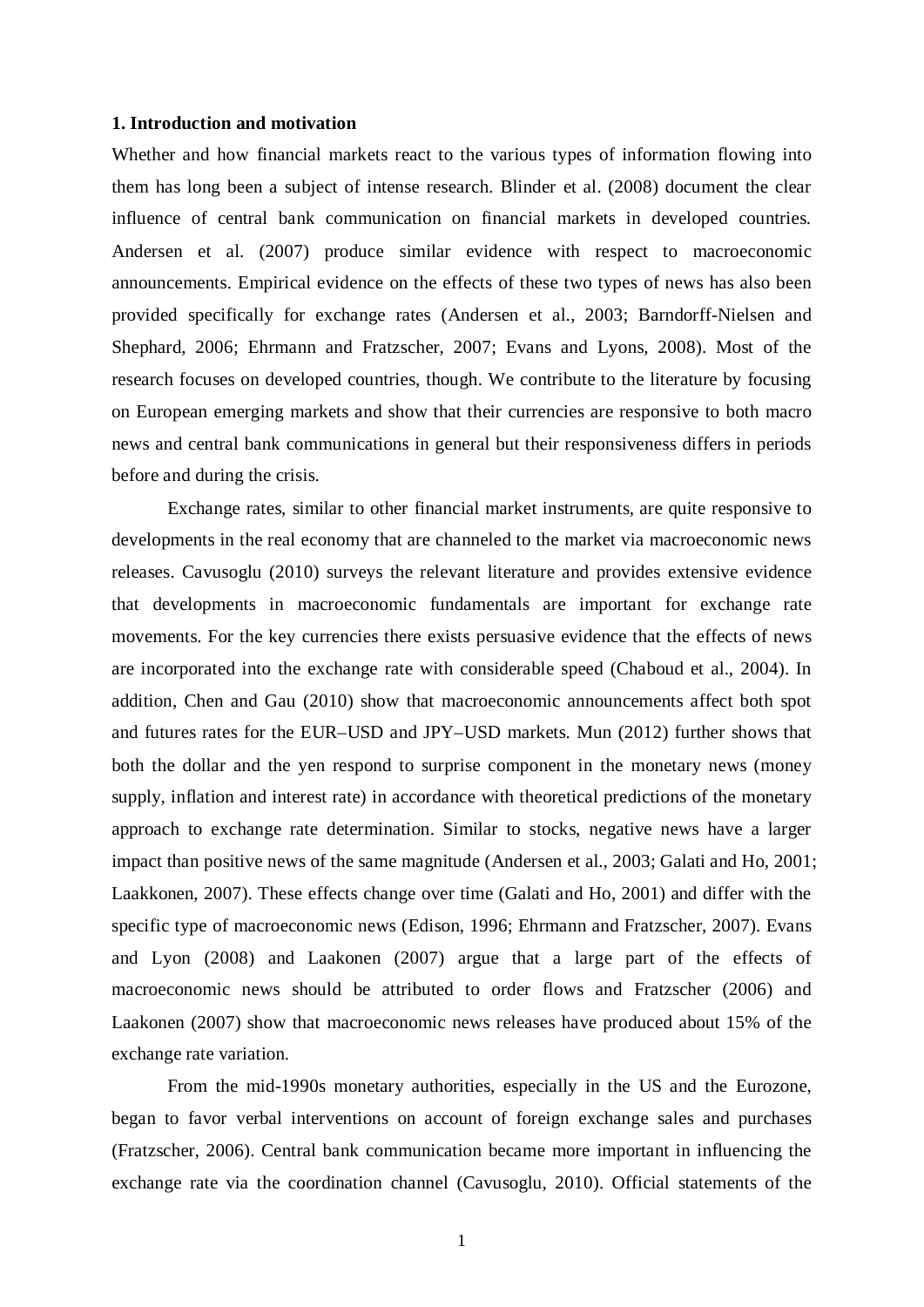ECB about the euro-dollar exchange rate were shown by Fratzscher (2004, 2005) to have both short- and long-run effects on the exchange rate, plus they were effective even without being accompanied by actual interventions. Even rumors about actual interventions were shown by Dominguez and Panthaki (2007) to cause exchange rates to move. In the same line Rosa (2011) shows that exchange rate of the dollar with respect to several major currencies reacts fast to the FED communication. On the other hand, Jansen and de Haan (2005) showed that the effect of verbal statements by national central banks in the Eurozone was small and short-lived, in particular if combined with the release of macroeconomic news. Similarly, Siklos and Bohl (2007) find that actual interest rate moves had a larger impact on the exchange rate than verbal interventions, a feature hinting at deeds being more important than words. They point out that the estimation techniques used have a bearing on the conclusions and that the way central bank statements are coded in empirical works also matters. Still, verbal interventions by central banks tend to reduce exchange rate volatility in a number of developed as well as emerging economies (Fratzscher, 2004; Fišer and Horváth, 2010; Lahaye et al., 2007; Goyal and Arora, 2010).

What is the empirical evidence for the CEE region? Emerging markets, where exchange rates are known to be volatile (Bleaney and Francisco, 2007), are much less explored and one of the main reasons for this is the lack of data (Cavusoglu, 2010). So far, we know very little about how the findings from developed markets apply to CEE markets. In terms of central bank communication, Égert (2007) employed an event study framework and finds that interventions coupled with central bank communication and backed by interest rate news have quite a lasting effect on the exchange rate of the Czech,<sup>[1](#page-3-0)</sup> Hungarian and Polish currencies. Similarly, Gábriel and Pintér (2006) report a smoothing effect of central bank communication on the Hungarian forint and Fišer and Horváth (2010) show a reduction in the volatility of the Czech koruna due to verbal communication.

In this paper, we augment the relevant literature by analyzing the impact of macroeconomic news and central bank communication on CEE currencies, notably the Czech Republic, Hungary and Poland, for which data on macroeconomic and central bank news are available. In this respect, we fill the gap in the literature by analyzing the effects of macroeconomic news and central bank communication in Central Europe as this topic is grossly under-researched despite the fact that the region attracts considerable amounts of

.<br>-

<span id="page-3-0"></span><sup>&</sup>lt;sup>1</sup> Using econometric estimates, Geršl and Holub (2006) provide some evidence that the Czech central bank's market interventions, in various periods between 1997 and 2002, had a statistically significant, short-lived and economically not very important impact on the exchange rate of the Czech currency and its volatility.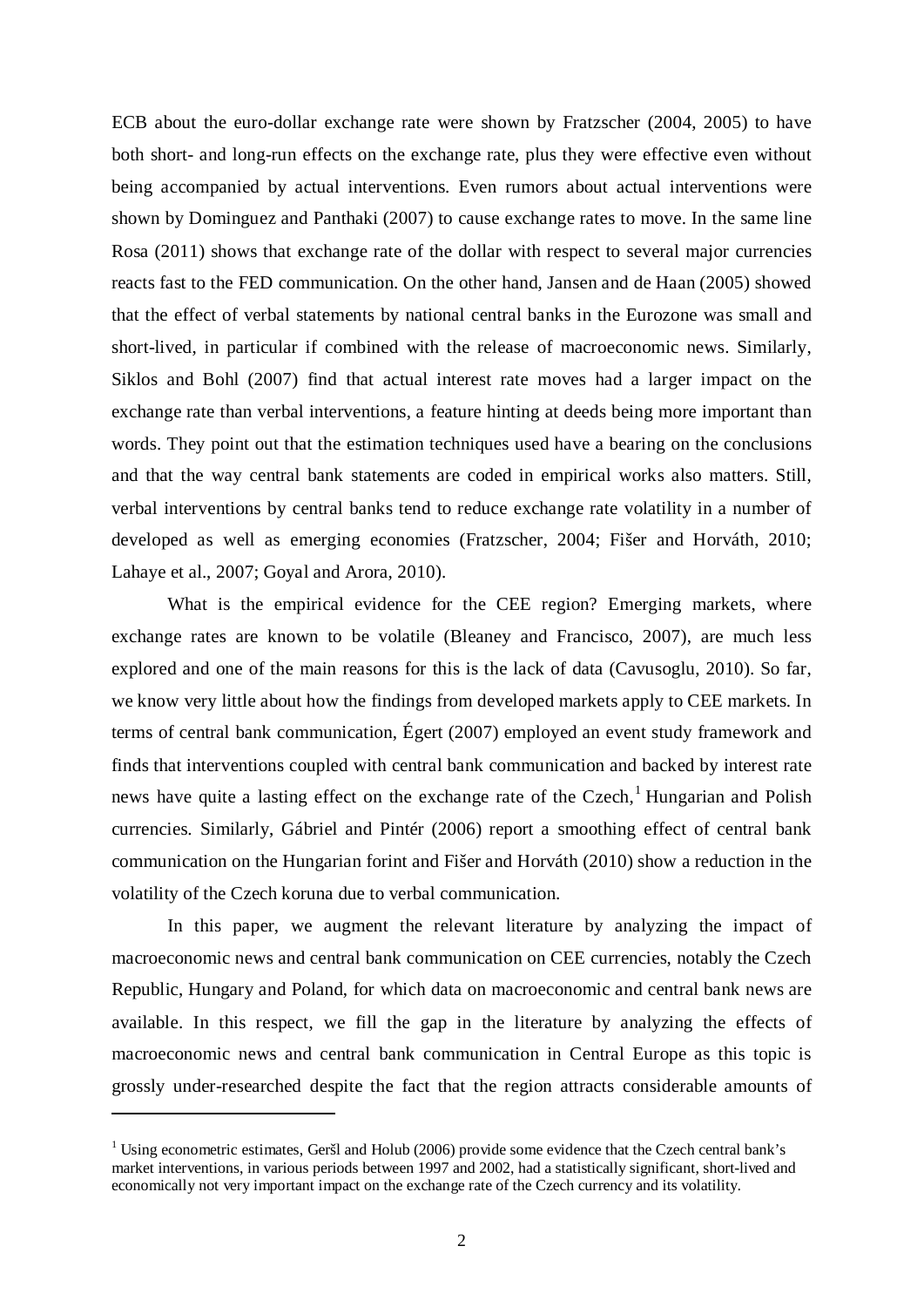foreign financial capital (Jotikasthira et al.,  $2010$  $2010$ )<sup>2</sup> and spillovers from financial turmoil in advanced markets result in loosening of exchange rate policies in emerging markets (Coudert et al., 2011). We contribute with several novelties. First, we use a monetary model to calculate the nominal equilibrium exchange rate to be used in high-frequency exchange rate models. Second, the determinants of short-term exchange rate movements are studied using a set of accurately identified macroeconomic news and central bank communications not employed in the exchange rate analysis of CEE currencies so far. Third, we use a non-linear modeling framework, which allows the exchange rate to move back to the monetary equilibrium at different speeds depending on the size of the deviation from equilibrium. The paper describes our modeling strategy in Section 2, data in Section 3 and empirical results in Section 4. Conclusions are offered in Section 5.

#### **2. Modeling strategy**

.<br>-

Our modeling strategy has two stages in which we follow the approach of Égert (2010). First, we use the monetary model to compute long-run equilibrium exchange rates. Second, we estimate high-frequency exchange rate models by incorporating the deviation from the monetary equilibrium, macroeconomic news, central bank communication and a set of control variables. The idea of the two-stage approach is to produce daily interpolations of the long-term exchange rate that is in line with monetary fundamentals, from which deviations can be observed easily. In fact, it is current practice to evaluate the long-term real exchange rate (also termed equilibrium real exchange rate) by estimating a reduced form real exchange rate model. The problem with this approach is that it gives the deviations of the real exchange rate from its estimated long-run values, and that deviations can be corrected either via changes in the nominal exchange rate or changes in domestic or foreign prices. Therefore, it is more convenient to estimate a nominal exchange rate model where adjustments to equilibrium can occur only through changes in the nominal exchange rate (Crespo-Cuaresma et al. 2005).

An easy way to obtain long-term values of the exchange rate for modelling high frequency exchange rates is to use a moving average or a trend obtained on the basis of a filtering technique. This is a similar method as that of Fidrmuc and Horváth (2008) who use the deviations from a long-term average of daily exchange rates in a conditional volatility

<span id="page-4-0"></span><sup>&</sup>lt;sup>2</sup> Jotikasthira et al. (2010) show that developed-country-domiciled mutual and hedge fund holdings account for about 14–19% of the free-float adjusted market capitalization in Central Europe. Specifically, 16.59% in the Czech, 16.98% in the Hungarian and 13.29% in the Polish equity markets.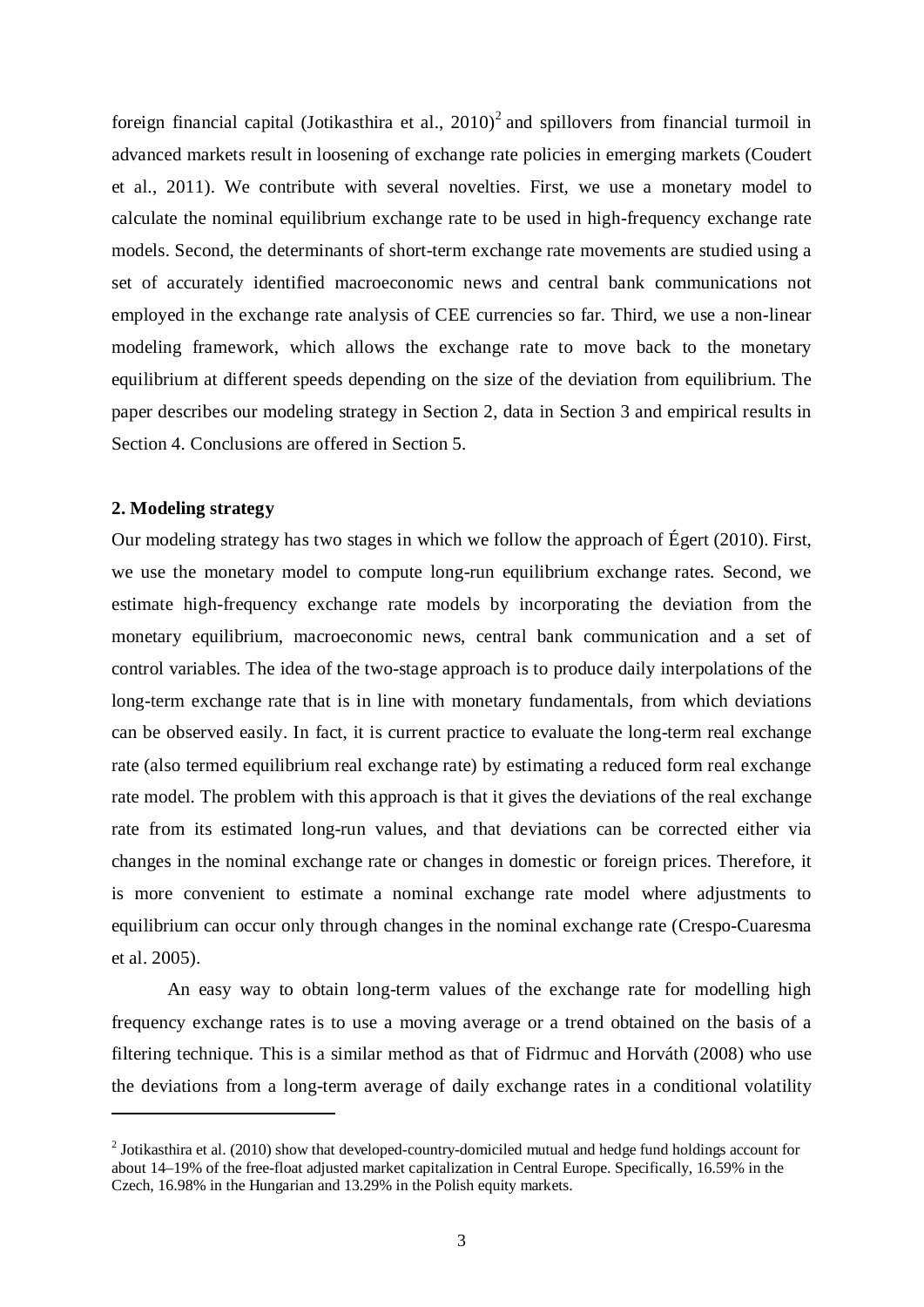equation. Our approach expands theirs by using the deviations from long-term values in the mean equation and by providing a more structural assessment of the long-term value of the nominal exchange rate, which incorporates information with regard to the underlying fundamentals.

#### *2.1 Monetary equilibrium*

-

The monetary model of the exchange rate is used to estimate the nominal equilibrium exchange rate.<sup>[3](#page-5-0)</sup> A basic monetary model including relative money supplies, relative real GDP and the interest rate differential is considered:

$$
e_t = (m_t - m_t^*) - \beta_1 (y_t - y_t^*) + \beta_2 (i_t - i_t^*)
$$
\n<sup>(1)</sup>

where  $e_t$  is the nominal exchange rate, expressed as units of domestic currency units over one unit of foreign currency (an increase means a depreciation of the domestic currency). *m*, *y* and *i* are money supply, real output and short-term interest rates. In this paper, the euro area represents the foreign country. Equation (1) shows that a relative rise in money supply results in a currency depreciation. An increase in relative real income causes a depreciation. Regarding the effects of the interest rate, a rise in the long-term interest rate differential causes a currency depreciation, in line with the uncovered interest parity condition. We extend the basic model by including the productivity differential and the relative price of nontradable goods with respect to the tradable goods to capture the Balassa-Samuelson effect (see Clements and Frankel, 1980 and Crespo-Cuaresma et al., 2005)

As the variables turn out to be  $I(1)$  processes (see section 3 on data sources and definitions),<sup>[4](#page-5-1)</sup> we subsequently use dynamic ordinary least squares (DOLS) to estimate the long-run relationship. Stock and Watson (1993) show that DOLS accounts for the endogeneity of the regressors and the serial correlation in the residuals by incorporating the lags and leads of the regressors in first differences:

<span id="page-5-0"></span><sup>&</sup>lt;sup>3</sup> An easy way to obtain the long-term values of the exchange rate for modeling high-frequency exchange rates is to use a moving average or a trend obtained on the basis of a filtering technique. It appears, however, more appropriate to evaluate the long-run nominal exchange rate in a more structural way. It is current practice to evaluate the long-term real exchange rate (also termed the equilibrium real exchange rate) by estimating a reduced-form real exchange rate model. The problem with this approach is that it gives the deviations of the real exchange rate from its estimated long-run values, and that deviations can be corrected either via changes in the nominal exchange rate or changes in domestic or foreign prices. Therefore, it is more convenient to estimate a nominal exchange rate model where adjustments to equilibrium can occur only through changes in the nominal exchange rate.

<span id="page-5-1"></span><sup>&</sup>lt;sup>4</sup> The augmented Dickey-Fuller test (ADF), the Philips-Perron test (PP), the Elliot-Rothernberg unit root test, the Stock unit root test and the Kwiatkowski, Phillips, Schmidt and Shin stationarity test (KPSS) are used to check the integration order.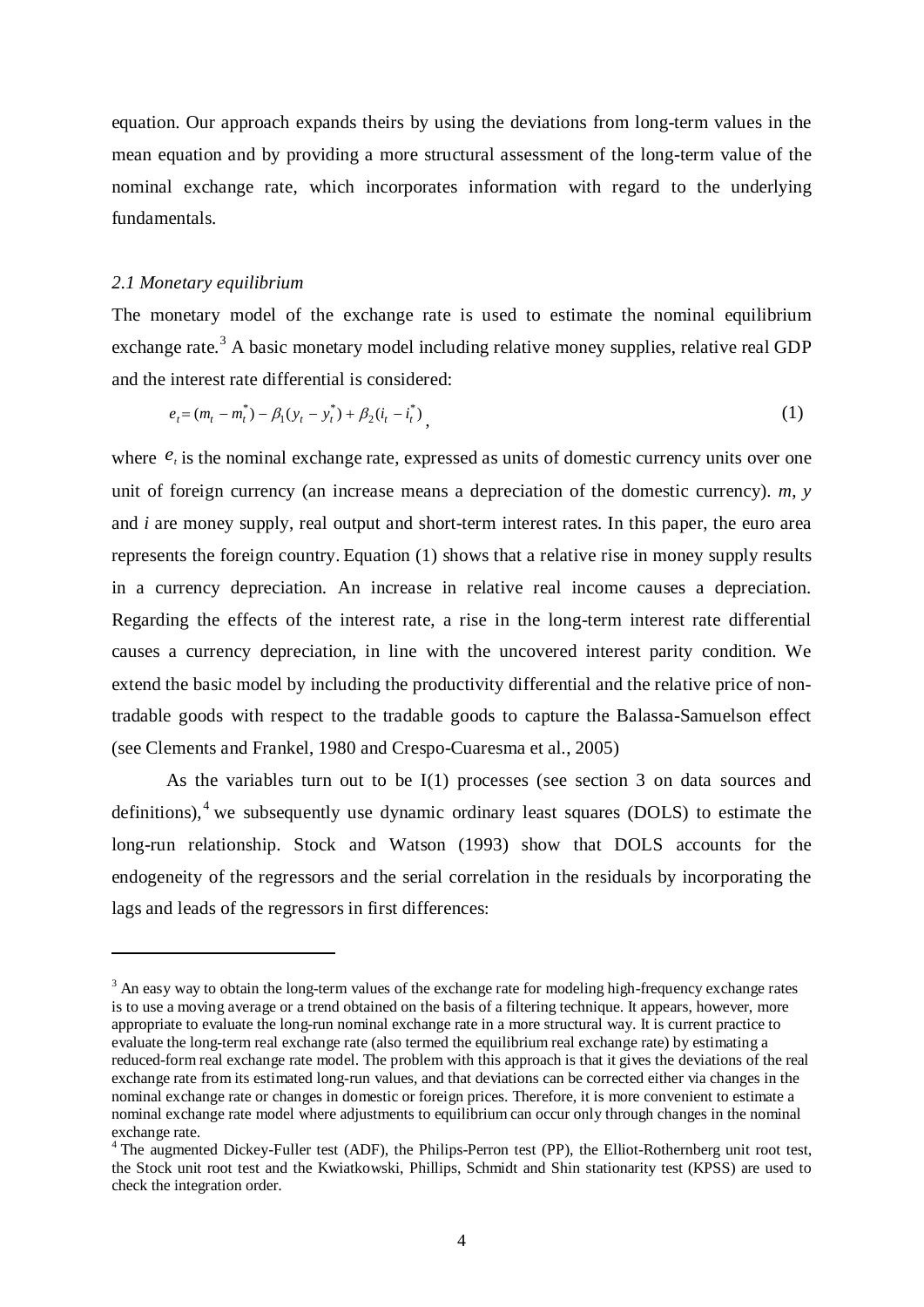$$
Y_{t} = \beta_{0} + \sum_{i=1}^{n} \beta_{i} X_{i,t} + \sum_{i=1}^{n} \sum_{j=-k_{1}}^{k_{2}} \gamma_{i,j} \Delta X_{i,t-j} + \varepsilon_{t}
$$
\n(2)

where  $k_1$  and  $k_2$  denote leads and lags, respectively. The length of leads and lags is determined on the basis of the Schwarz information criteria. The presence of cointegration is assessed upon the stationarity of the residuals obtained from the long-term relationship (  $Y_t = \beta_0 + \sum_{i=1}^{n} \beta_i X_{i,t} + \varepsilon_i$  $Y_t = \beta_0 + \sum_{i=1}^k \beta_i X_{i,t} + \varepsilon$ 1  $\sum_{i=0}^{\infty} \sum_{i} A_{i} A_{i} + \varepsilon_{i}$ . We also make use of the error correction term as a test of cointegration as Kremers, Ericsson and Dolado (1992) argue that it is more powerful than the residual-based Dickey-Fuller test. Furthermore, we cross-check cointegration using Johansen's trace statistics.

#### *2.2 High-frequency exchange rate modeling*

We incorporate the monetary equilibrium in our model of exchange rate returns ( $\Delta e_t$ ).<sup>[5](#page-6-0)</sup> Our linear specification is the following:

$$
\Delta e_t = \alpha + \sum_{j=1}^n \beta_j Z_{j,t} + \sum_{i=1}^4 \delta_i D_{i,t} + \varepsilon_t
$$
\n(3a)

$$
\sigma_i^2 = \zeta + \sum_{j=1}^n \psi_j Z_{j,t} + \sum_{i=1}^4 \lambda_i D_{i,t} + \alpha \varepsilon_{i-1}^2 + \beta \sigma_{i-1}^2
$$
\n(3b)

where Z contains the explanatory variables. The explanatory variables are taken in the conditional variance equation as they are (the raw data) but also in absolute values ( $|Z|$ ).  $D_1$ , *D*2, *D*3, and *D*4, are dummy variables that take a value of 1 on Tuesday, Wednesday, Thursday and Friday and zero otherwise. These dummies are to capture a day-of-the-week effect often identified in the existing literature as an important phenomenon of daily exchange rate movements. This pattern has also been documented for CEE countries. Finally,  $\varepsilon_{t-1}^2$  and  $\sigma_{t-1}^2$  are the ARCH and GARCH terms that are needed because of the volatility clustering observed in the exchange rate-return series.

Next, we allow for nonlinear effects in the explanatory variables as a function of the deviation from the monetary equilibrium (DEV). We indeed look at whether deviations from the equilibrium are linked in a nonlinear fashion to changes in the exchange rate in the mean equation. The nonlinear model with one nonlinear variable can be written along the lines of the framework proposed by Hansen (1999):

-

<span id="page-6-0"></span><sup>&</sup>lt;sup>5</sup> Returns are calculated as follows throughout the paper:  $(e(t)/e(t-1)-1)*100$ .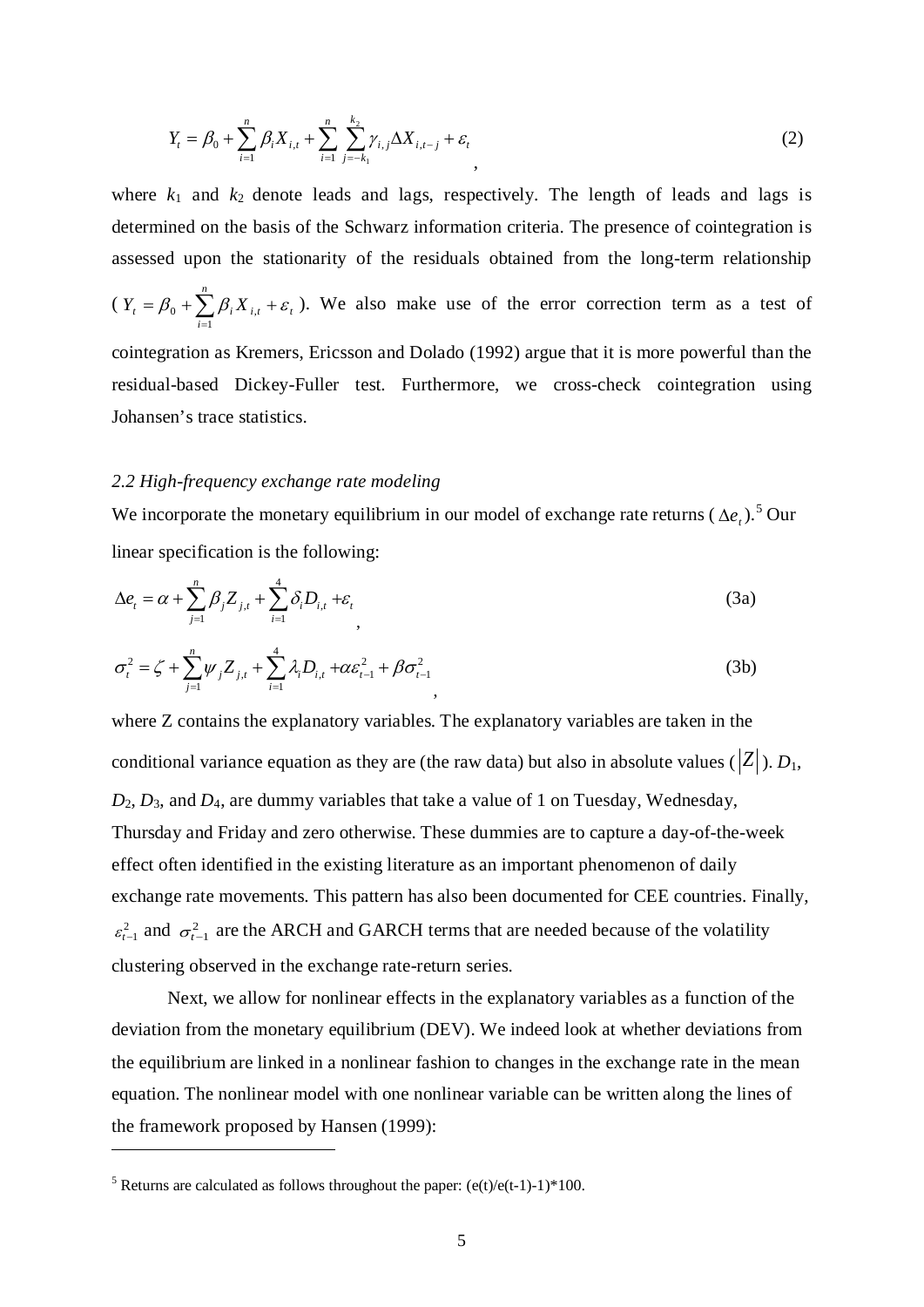$$
\Delta e_{t} = \begin{cases}\n\alpha + \sum_{j=1}^{n-2} \beta_{j} \cdot Z_{j,t} + \sum_{i=1}^{4} \delta_{i} D_{i,t} + \varphi_{11} \cdot DEV_{t} + \varepsilon_{t} & \text{if } \rho \leq T \\
\alpha + \sum_{j=1}^{n-2} \beta_{j} \cdot Z_{j,t} + \sum_{i=1}^{4} \delta_{i} D_{i,t} + \varphi_{21} \cdot DEV_{t} + \varepsilon_{t} & \text{if } \rho > T\n\end{cases}
$$
\n(4a)

$$
\sigma_t^2 = \zeta + \sum_{j=1}^n \psi_j Z_{j,t} + \sum_{i=1}^4 \lambda_i D_{i,t} + \alpha \varepsilon_{t-1}^2 + \beta \sigma_{t-1}^2
$$
\n(4b)

where  $\rho$  is the threshold variable and T denotes the threshold value of the threshold variable that separates the two regimes. The threshold variable is the deviation from equilibrium (DEV). Thus, a deviation from the monetary equilibrium is allowed to have a different effect on exchange rate returns depending on the distance of the exchange rate from its equilibrium value. Note that monthly deviations from the monetary equilibrium are linearly interpolated to daily frequencies. The errors are assumed to be white noise. The two-regime model can be easily extended to three regimes:

$$
\Delta e_{t} = \begin{cases}\n\alpha + \sum_{j=1}^{n-2} \beta_{j} \cdot Z_{j,t} + \sum_{i=1}^{4} \delta_{i} D_{i,t} + \varphi_{11} \cdot DEV_{t} + \varepsilon_{t} & \text{if } \rho \leq T_{1} \\
\alpha + \sum_{j=1}^{n-2} \beta_{j} \cdot Z_{j,t} + \sum_{i=1}^{4} \delta_{i} D_{i,t} + \varphi_{21} \cdot DEV_{t} + \varepsilon_{t} & \text{if } T_{2} \geq \rho > T_{1} \\
\alpha + \sum_{j=1}^{n-2} \beta_{j} \cdot Z_{j,t} + \sum_{i=1}^{4} \delta_{i} D_{i,t} + \varphi_{31} \cdot DEV_{t} + \varepsilon_{t} & \text{if } \rho > T_{2} \\
\sigma_{t}^{2} = \zeta + \sum_{j=1}^{n} \psi_{j} Z_{j,t} + \sum_{i=1}^{4} \lambda_{i} D_{i,t} + \alpha \varepsilon_{t-1}^{2} + \beta \sigma_{t-1}^{2}\n\end{cases}
$$
\n(5b)

The selection between linear and nonlinear models is done as follows. We first estimate the linear model and the two-regime model. A grid search with steps of 1% of the distribution is carried out to find the value of the threshold variable that minimizes the sum of squared residuals of the estimated two-regime model. Hansen (1999) shows that the null hypothesis of  $\varphi_1 = \varphi_2$  can be tested using a likelihood ratio test. Given that the likelihood ratio test statistic does not follow a standard asymptotic distribution, as the threshold value is not identified under the null hypothesis, the distribution of the test statistic is obtained through bootstrapping based on random draws with replacements using 1000 replications (Hansen, 1999).

If the likelihood ratio test statistic rejects the null hypothesis of the linear model against the two-regime model (on the basis of the bootstrapped critical values), we also analyze whether there are three different regimes instead of two regimes. A three-regime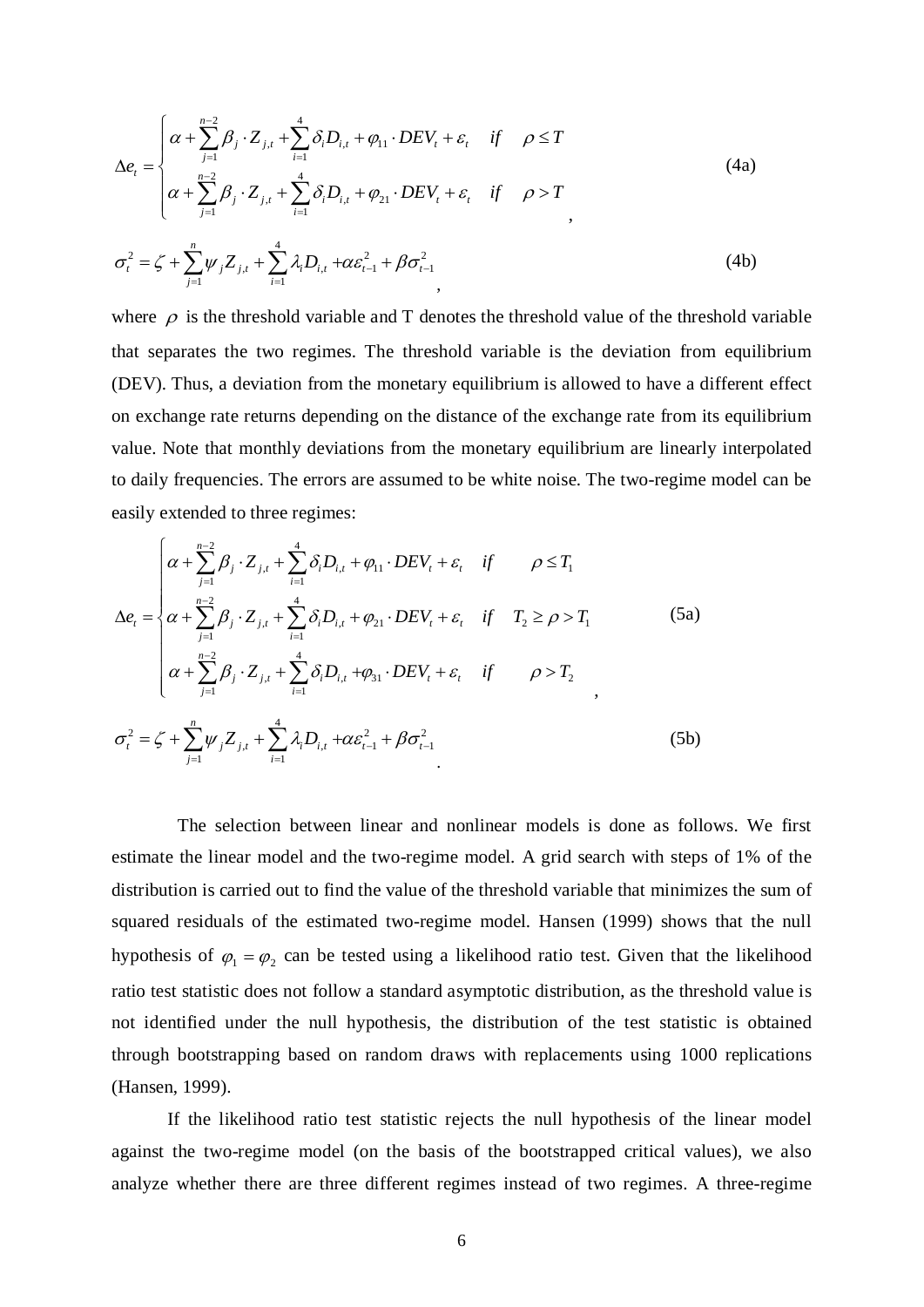model is estimated using the two threshold values of the threshold variable that minimize the sum of squared residuals across the estimated models.<sup>[6](#page-8-0)</sup> The bootstrap procedure described above is applied to the two-regime and three-regime models.

#### **3. Data**

-

#### *3.1 Exchange rates and macroeconomic data*

Daily exchange rate quotes of the CEE currencies (the Czech koruna, Hungarian forint, and Polish zloty) with respect to the euro at 14:15 Central European Daylight Time for the period 2004–2009 were downloaded from Datastream. Bubák et al. (2011) show that the exchange rate volatility of the three currencies under research exhibit different patterns before 2007 and after the outbreak of the 2007 financial crisis. In our analysis, we therefore distinguish two subsample periods to enable us to compare before the crisis (2004–2007) and during the crisis  $(2008-2009)$ .<sup>[7](#page-8-1)</sup> The monetary model is estimated on monthly data from 1995 to 2009/10. A detailed description of the monthly data is provided in the Data Appendix. In the following sections we further introduce the data on central bank communications (Section 3.2) and macroeconomic announcements (Section 3.3).

#### *3.2 Central bank communication about exchange rates*

Oral (verbal) central bank intervention is an official statement by the central bank expressing the bank's view about an over or undervaluation of the exchange rate with respect to macroeconomic fundamentals (Fratzscher, 2006). Oral (verbal) interventions may influence the exchange rate via the coordination or signaling channel. The coordination channel involves coordinating individual expectations to converge on models driving an exchange rate towards parity level (Sarno and Taylor, 2001). The signaling channel provides the market with information about future monetary and intervention policies and relevant macroeconomic fundamentals (Mussa, 1981).

Central bank statements specifically related to exchange rates were obtained from Factiva (a Dow Jones company) relying on a targeted search. The following combinations of

<span id="page-8-0"></span><sup>&</sup>lt;sup>6</sup> The threshold from the two-regime model is held fixed and a grid search is used to identify the second threshold. We impose the restriction that the two thresholds should be separated at least by 10% of our sample observations and that the 10% of the sample is trimmed on both sides of the distribution. Once the second threshold is identified, a backward grid search is done to identify the first threshold as suggested by Hansen (1999).

<span id="page-8-1"></span> $\hat{7}$  This division also corresponds to the worldwide decline of stock markets after December 2007 and to the fact that NBER designated the US to be in recession from December 2007 to June 2009.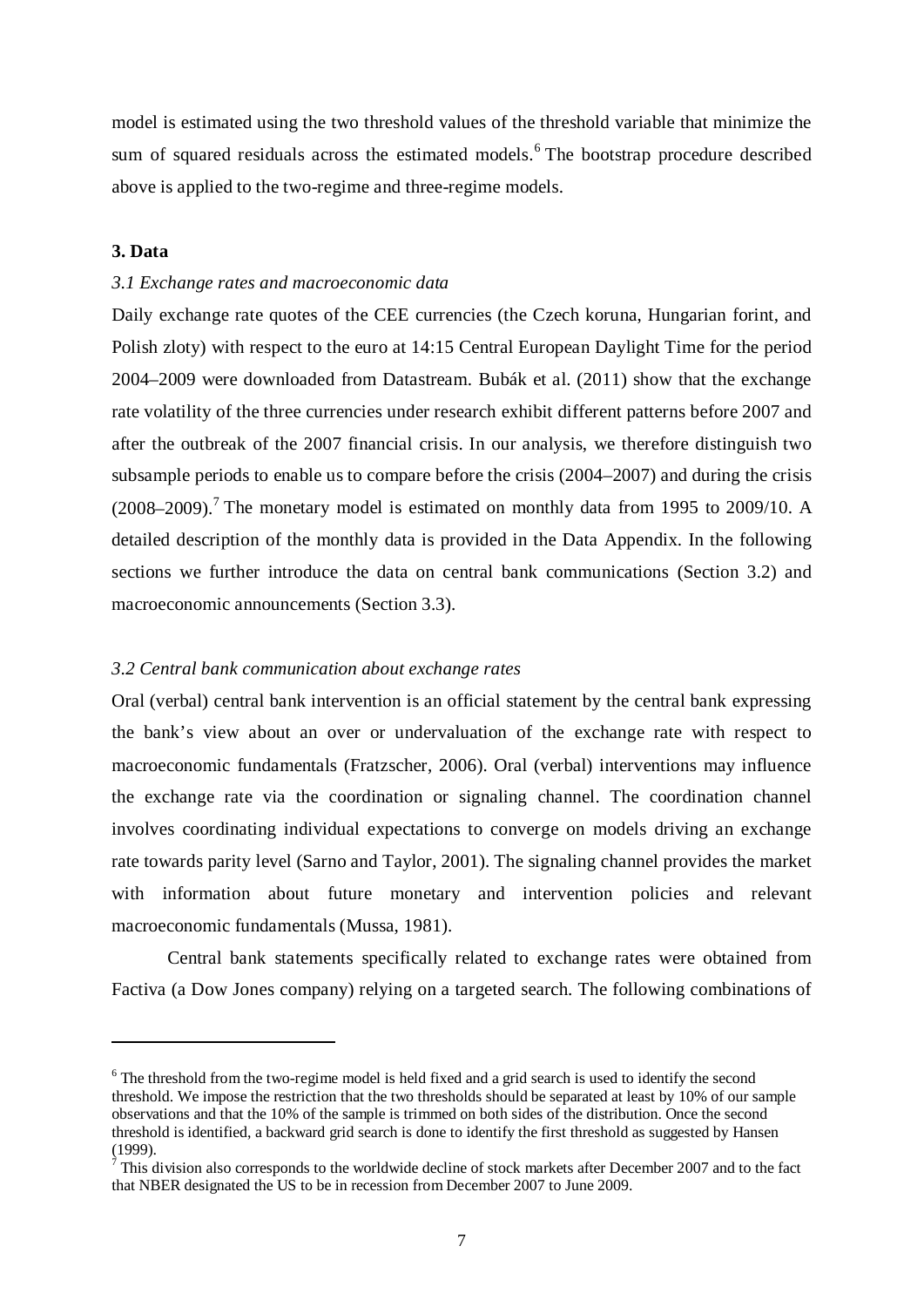keywords were used for specific countries. Czech Republic: (exchange rate AND koruna) AND (Czech National Bank OR CNB OR central bank OR governor); Hungary: (exchange rate AND forint) AND (National Bank of Hungary OR Central Bank of Hungary OR central bank OR governor); Poland: (exchange rate AND zloty) AND (National Bank of Poland OR NBP OR central bank OR governor). In Table 1 we show examples of central bank communications together with the date and the expected or desired effect of the particular statement on exchange rates. The statements enter our specification as dummy variables coded 1 for the day of identified statements and zero otherwise. We do not differentiate whether the statement was made by a board member, vice-governor or a governor as the communication data are not frequent enough to allow for effective differentiation.

Statements worded to strengthen or weaken a currency should be regarded as aiming to affect the exchange rate level, while statements on stability are meant to dampen exchange rate volatility. From Table A1 in the Appendix we can see that central bank communication about exchange rates is not very frequent. This is not surprising because all three countries target inflation and central bank communication is primarily focused on inflation and interest rates as witnessed in the selected statements shown in Table 1. Czech National Bank statements were primarily aimed to weaken the currency or to keep it stable. This is an intuitively reasonable distribution as the Czech currency has been steadily appreciating over the time and therefore only a few comments were meant to strengthen its value. In the case of the Hungarian forint an overwhelming majority of comments was intended to reduce volatility, much less were aimed to strengthen or weaken the currency. This communication activity fully corresponds to the exchange rate arrangement whose purpose was to keep the forint stable with respect to the euro. Until March 2008 the Hungarian Central Bank managed the forint under a  $\pm 15$  % fluctuation band with respect to the euro and generally expressed heightened concerns about the forint exchange rate (Kočenda and Poghosyan, 2009). Communications of the National Bank of Poland were more frequent than in other countries and relatively equally distributed among the three types of statements, with the smallest number trying to weaken the zloty.<sup>[8](#page-9-0)</sup>

-

<span id="page-9-0"></span><sup>&</sup>lt;sup>8</sup> We acknowledge the existence of written central bank communication in the form of, for example, monetary policy minutes or voting records. These documents are usually issued with a time lag after the key information (from a monetary policy meeting) has been communicated verbally during a press conference. Hence, any key information in its verbal form precedes its written form. Further, since all three countries under research target inflation, most of the discussion contained in written communication is centered on interest rates and inflation. When exchange rate issues are in a written communication, it is from the perspective of how the exchange rate development affects the monetary policy framework, in particular the expected inflation, and definitely not how the exchange rate should be affected. Dr. Lubomír Lízal, a board member of the Czech National Bank,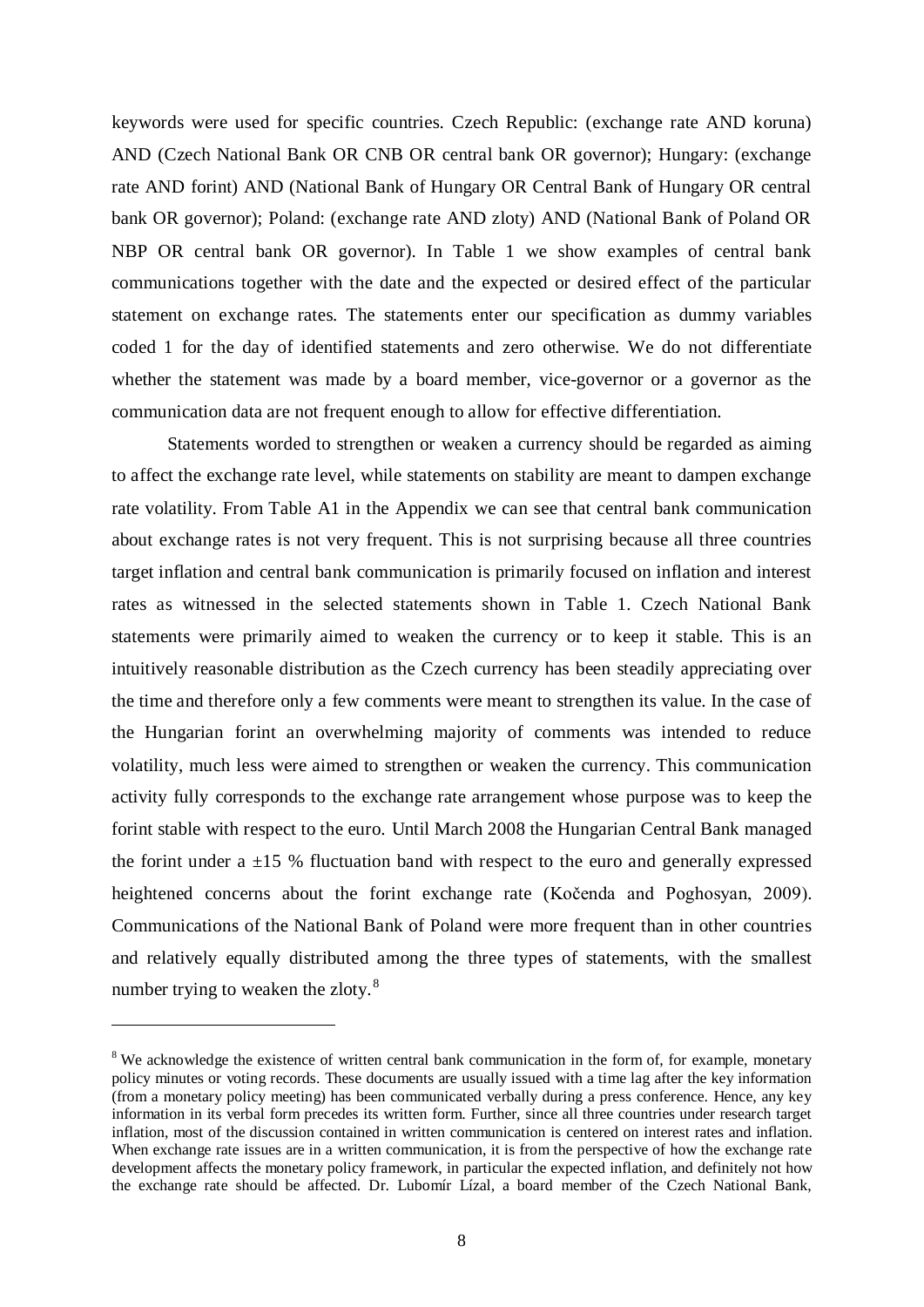#### *3.3 Macroeconomic announcements*

-

We gathered data on ten types of macroeconomic announcements (news) that are divided into three categories. These are announcements on prices (CPI, PPI), real economy (industrial production, real GDP growth, retail sales, trade balance, current account, unemployment), and monetary policy (monetary aggregate, interest rate). For each country we have announcements originating in the respective country. Macroeconomic news from the Eurozone are captured by changes in the euro/dollar cross rate. The macroeconomic announcements used in this paper are reported by Bloomberg and Reuters with a clearly defined calendar and timing of news releases. Reuters also contains the market expectations of specific news, the so-called consensus forecasts of financial market analysts, which constitute a proxy for market expectations similar to the one used in Andersen et al. (2007).<sup>[9](#page-10-0)</sup> The announcements are usually reported on a monthly basis with the exception of the GDP that is reported quarterly.

The above arrangement is particularly important since it enables us to analyze the effect of news from its *excess impact* perspective. Because financial markets form expectations about scheduled important news, it is not the news itself that matters but its difference from what the market expects it to be (market consensus). The news deviation, or its excess, may then affect exchange rates. Based on the approach of Hanousek and Kočenda (2011) we construct a data set of announcements in the following way. There is news associated with indicator *i* in the form of various macroeconomic releases or announcements that are known ahead of time to materialize on specific dates  $t$ .<sup>[10](#page-10-1)</sup> The extent of such news is not known but expectations on the market form a forecast. The excess impact of a news announcement is then defined as the deviation of the news from the prior market expectation. Further, since announcements are often reported in different units we standardize them to allow meaningful comparison (see e.g. Andersen et al., 2007). Formally, the excess impact

confirmed that he considers oral interventions as the most appropriate channel when a central bank wants to communicate its position on an exchange rate and he feels that written minutes cannot serve this purpose adequately due to the substantial time lag. For these reasons we refrain from including written communication in our analysis.

<span id="page-10-0"></span><sup>&</sup>lt;sup>9</sup> Data on market expectations do not always coincide with the date of news releases. Expectations may change between the publication of market expectation and that of news releases. However, market analysts tend to interpret macro news in the light of earlier market forecasts and empirical researchers usually implicitely assume no change in expectations between those dates (see eg. Evans and Lyons, 2008). Further, similar to other researchers in the field, we are unable to account for announcements for which market expectations are not

<span id="page-10-1"></span> $10$  There is also news in the form of an unexpected announcement that can be understood as a truly exogenous shock or surprise. The number of such news is negligible and we do not consider them in the present study.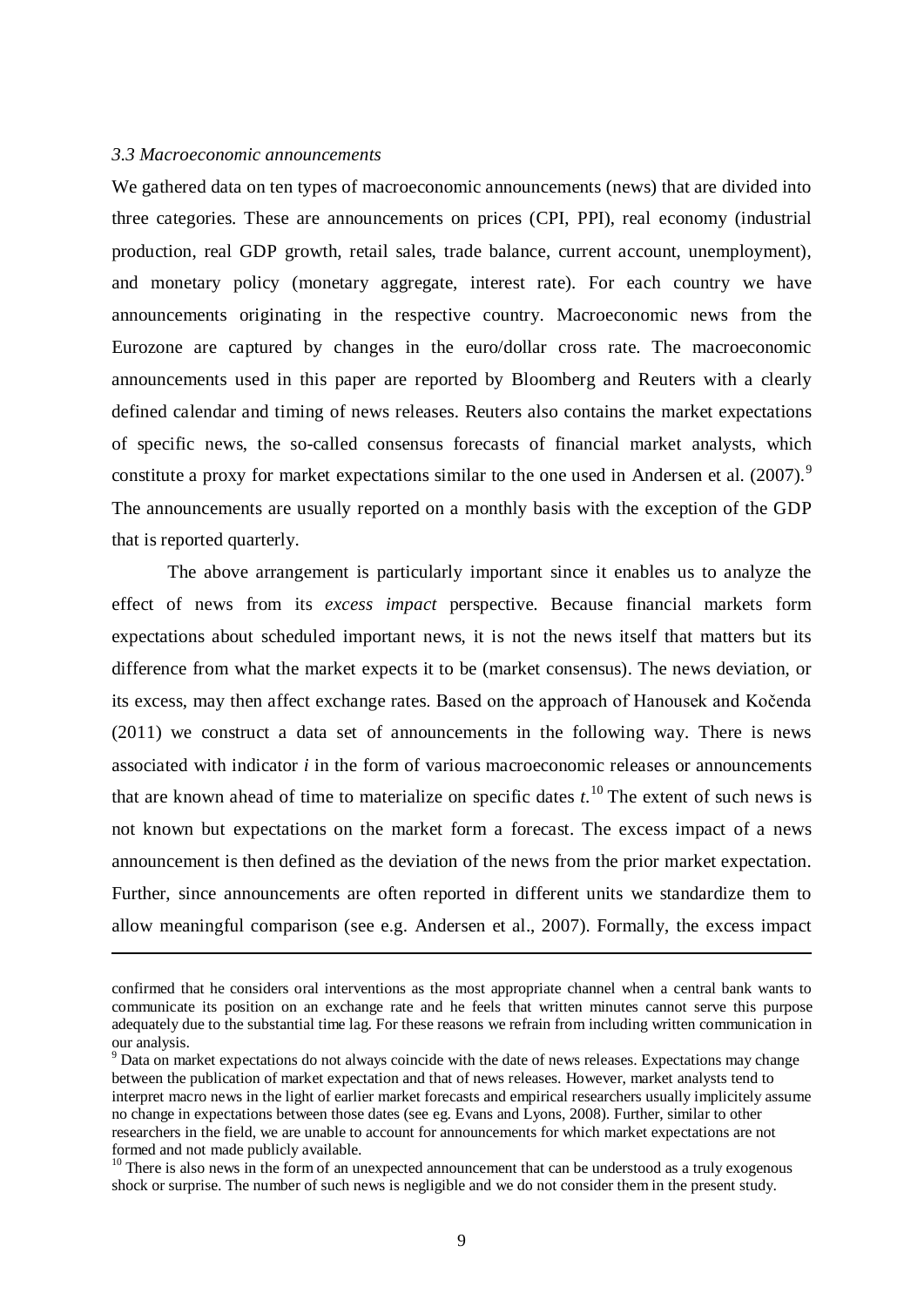news variable is labeled as  $xn_{it}$  and defined as  $(sn_{it} - E_{t-1}[sn_{it}]) / \sigma_i$ , where  $sn_{it}$  stands for the value or extent of the scheduled announcement *i* at time *t*,  $E_{t-1}[sn_{it}]$  is the value of the announcement for time *t* expected by the market at time *t*-1 and  $\sigma_i$  is the sample standard deviation of the announcement *i*. The standardization does not affect the properties of the coefficients' estimates as the sample standard deviation  $\sigma_i$  is constant for any announcement indicator *i*. Hence, the macroeconomic announcements enter our estimation as follows: they have a non-zero value on the day of the announcement, coded in a way that a positive surprise is a value of any given macro news in excess of market expectations, and take the value of zero on days without announcement.

#### **4. Empirical results**

-

We first report the results of the long-term monetary model estimation in Table 2. In the first stage we estimate the basic monetary model comprising the exchange rate, relative money supply and relative output. We then augment the benchmark model by adding additional explanatory variables: the interest differential and proxies for the Balassa-Samuelson effect (the relative price of non-tradable goods and the labor productivity differential). We select the model for each country in which the variables are cointegrated and in which the coefficients are statistically significant and have the expected sign. The error correction terms from the DOLS models are negative and statistically significant, a feature evidencing weak cointegration. Coefficients of the explanatory variables are all statistically significant and exhibit intuitively correct signs.

In the second stage we estimate the high-frequency GARCH models. The first observation, reported in Table 3, is the absence of strong nonlinearities in our data. For all countries and periods, the bootstrapped *p*-values show that the null hypothesis of the linear model cannot be rejected against the alternative hypothesis of a two-regime model. In Tables 4 and 5 we report the estimate results of the linear model and show a different degree of responsiveness during the pre-crisis and crisis periods.<sup>[11](#page-11-0)</sup> For each currency we estimate  $GARCH(1,1)$  models with both the mean and conditional variance equations augmented by the set of news, central bank communications, day-of-the-week-effect dummies and the control variables (country risk premium, short-term interest differential and the euro-dollar cross rate). Further, the linear, two-regime and three-regime models are estimated to allow for

<span id="page-11-0"></span> $11$  We estimate our model for the pre-crisis period (2004–2007), the crisis period (2008–2009), and the whole span (2004–2009). These results are not reported but they are available upon request.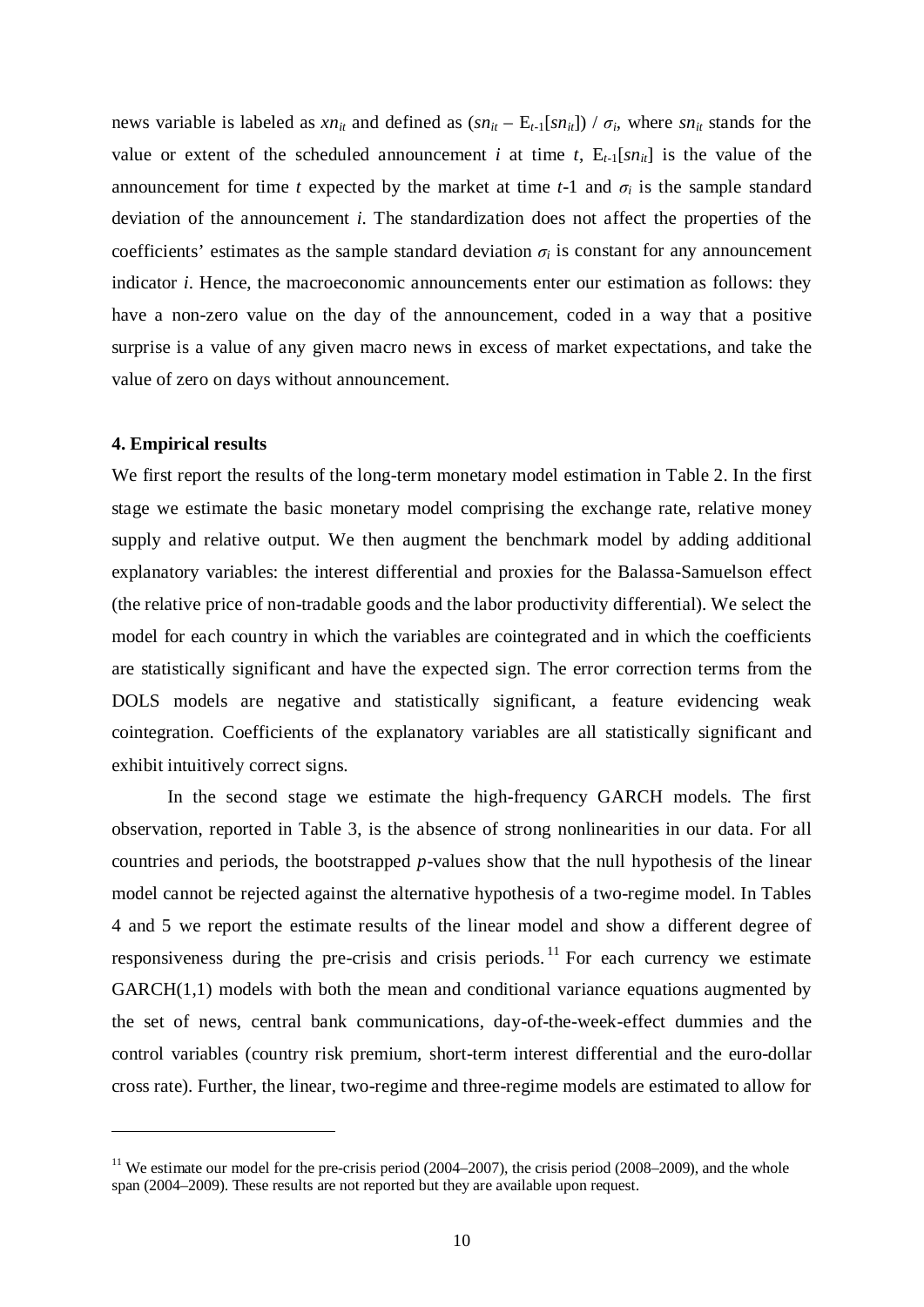differences due to a) nonlinearity in deviation from monetary equilibrium and b) the alternative interpolation of the monthly deviation series to a daily frequency (linear and cubic interpolation). Based on our model specification tests (Hansen, 1999) we estimate models where a deviation from monetary equilibrium is compared to actual fit and linear interpolation to daily frequency is used.<sup>[12](#page-12-0)</sup>

As for macroeconomic news during the pre-crisis period (2004–2007), the single most important macroeconomic announcement seems to be news about producer price inflation: the coefficients associated with this variable are statistically significant across all three currencies (Table 4). Improved price development (inflation below expectations) contributes to an appreciation of the Czech and Polish currencies. This finding is in accord with PPP theory. The coefficient is counter-intuitively positive for the Hungarian currency, though. This finding might be associated with the fact that the Hungarian forint has been subject to an exchange rate regime managed to make the forint stable *vis-à-vis* the euro. Still, evidence on the effect of price news on the three currencies is in line with the purchasing power parity hypothesis: lower prices are compensated by a strengthening of the domestic currency, which in turn keeps the real exchange rate stable. Finally, the sensitivity of the exchange rate to the news on producer price inflation is intuitively appealing as the manufacturing sectors in the three countries are quite import-intensive and trade with the EU is substantial. As all three countries are inflation targeters, the influence of CPI news is understandably missing.

Statistically significant coefficients associated with news on current accounts are found for the Hungarian and Polish currencies. These negative coefficients are in line with the theory, suggesting that improvements in current account balances lead, under regular circumstances, to an increased inflow of the foreign currency to a domestic country and to the strengthening of the domestic currency exchange rate (Dornbusch and Fischer, 1980). Further, news on improved retail sales lead to an appreciation of the Polish currency. A surprise increase in retail sales directly translates into increased demand for tradable goods and the currency to pay for them. However, the coefficient value indicates that in Poland the proportion of imported goods to domestic goods is almost equal as the coefficient is relatively small. In addition, the importance of this specific real factor (retail sales) is in line with the evidence in Kočenda and Poghosyan (2009), who show its positive effect on the risk premium of the Polish zloty.

.<br>-

<span id="page-12-0"></span> $12$  We use linear interpolation. It means that we do not have the same value for the long-term exchange rate within a month, but we have changing values within a month that move from one monthly figure to the other one via linear interpolation.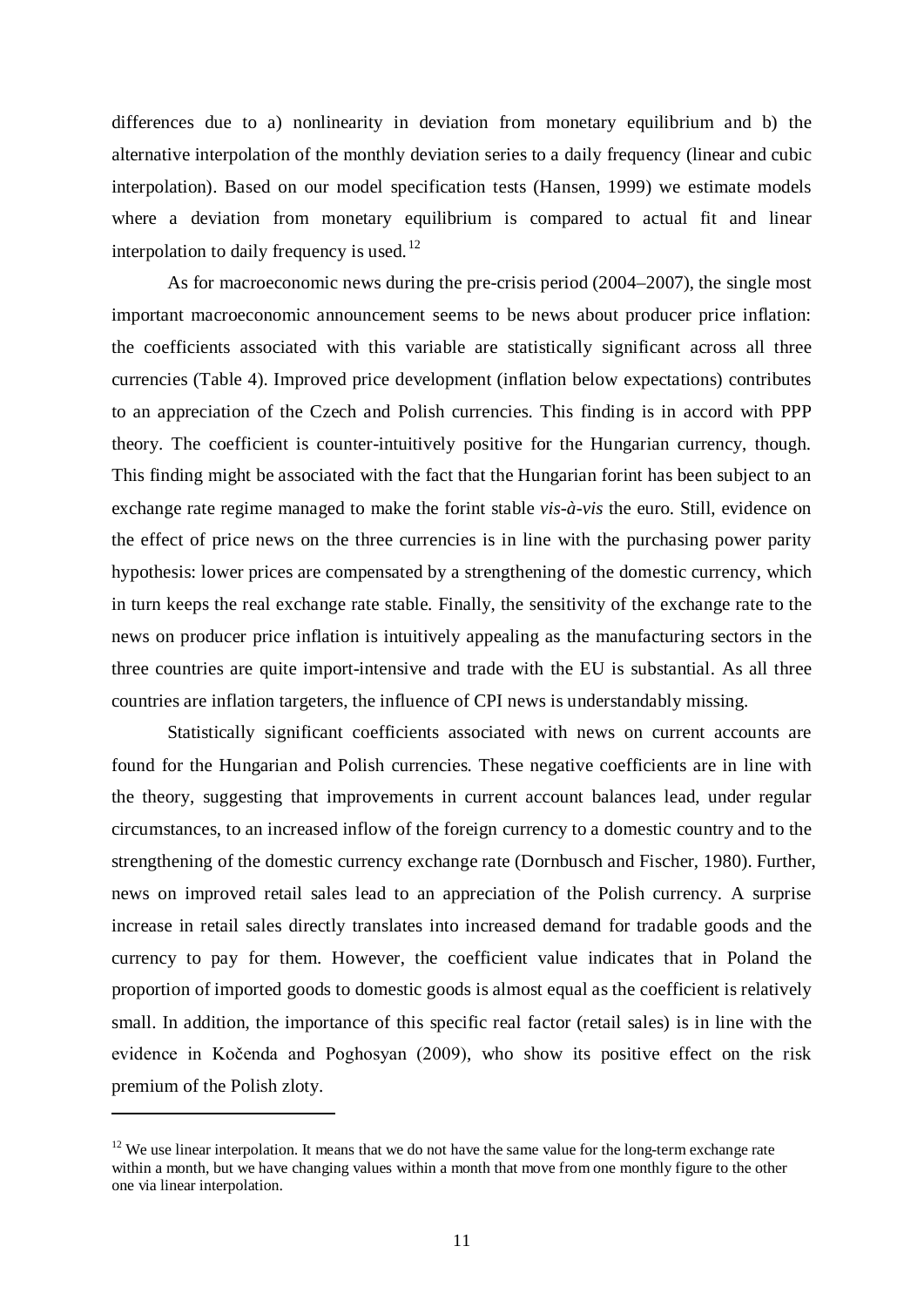The surprise component of unemployment announcements results in a depreciation of the Czech currency to an extent comparable to that of the producer price index. This is somewhat puzzling as lower unemployment should strengthen the currency. Finally, a positive surprise in the key interest rate is reflected in the appreciation of the Polish zloty.

The effect of central bank communications on the Polish currency is limited. Statements intended to weaken the currency seem to contribute to a marginal appreciation instead. This counter-intuitive result could be explained by market expectations on currency strengthening no matter what the central bank wishes. Communications aimed at the stability of the exchange rate produce the same effect, both in terms of direction and magnitude. Comments intended to strengthen the currency are not associated with a significant coefficient. The responsiveness of the Polish zloty is in line with the findings of Rozkrut et al. (2007) who show that the Monetary Policy Committee's view on the zloty is more balanced than views of central bankers in the Czech Republic and Hungary with respect to their own currencies.

The Czech and Hungarian currencies do not show responses to central bank communications, as the respective coefficients are insignificant. Fratzscher (2008) shows that communications produce less impact and are less effective when the exchange rate is close to the equilibrium level and market uncertainty is low. The Czech currency steadily appreciated from 2004 to 2007 in line with equilibrium and experienced slight ups and downs during the crisis. However, its development over time has been remarkably stable. The Hungarian currency was under an arrangement that imposed stability on the forint with respect to the euro and this stability was achieved during 2004–2007. Hence, the lack of responsiveness to central bank communication is in line with the above argument. For Hungary it is the dual nature of the monetary policy framework during the period in question (inflation targeting and exchange rate stability with respect to the euro) that further complicates the effectiveness of central bank communications.

The control variables complete the picture: day-of-the-week effects are present, emerging market risk tends to weaken all three currencies and the dollar/euro cross rate affects only the Hungarian forint.

The overall lack of statistically significant coefficients for the Czech currency might be caused by the fact that the Czech koruna is traded more heavily on the international forex market than the other CEE currencies. This means there is less room for the effects of news and verbal interventions and more weight given to market forces. Further, the Czech koruna enjoys a large degree of confidence among knowledgeable international money managers and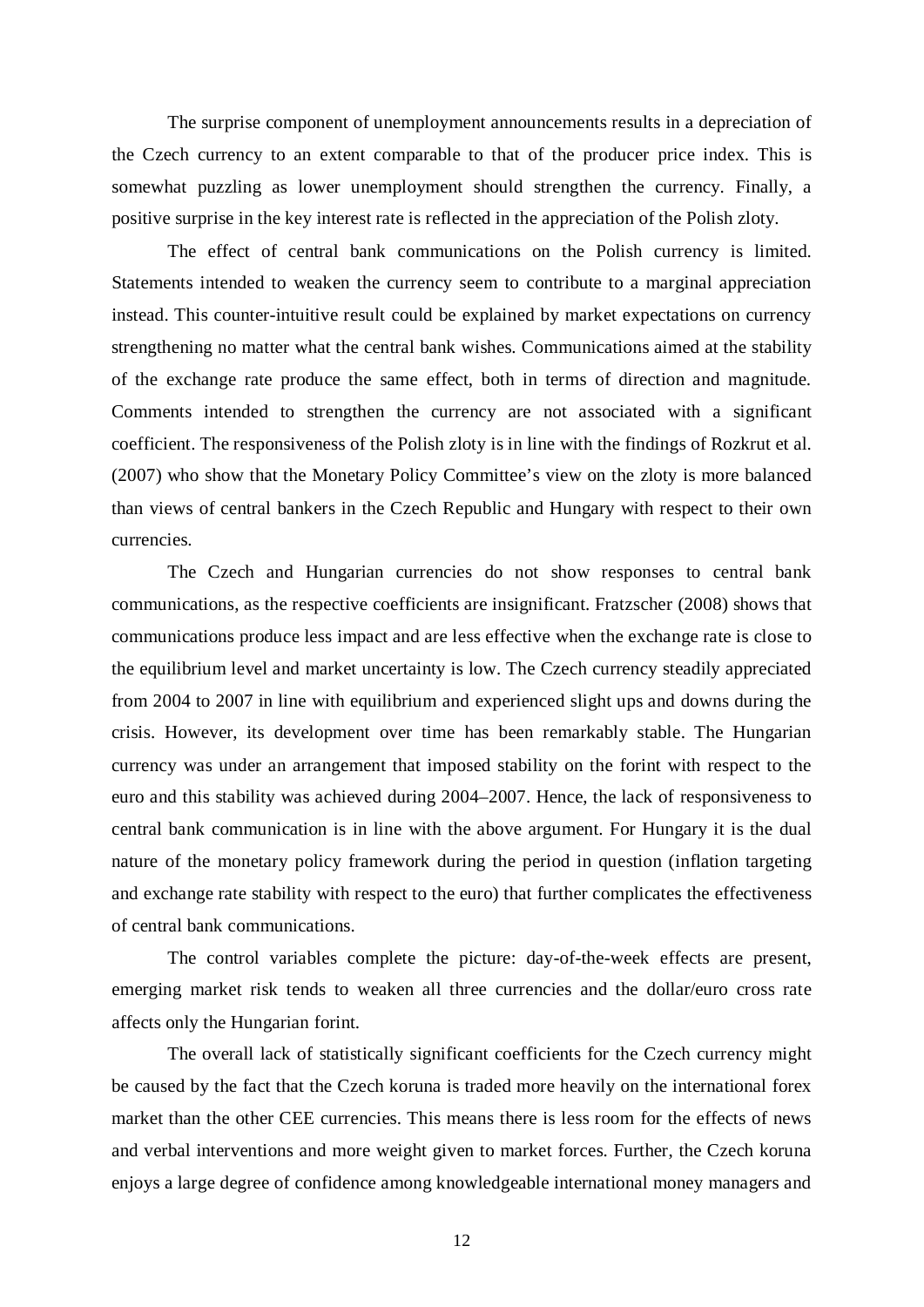investors. Over the twenty years of transformation, the Czech koruna appreciated in value with respect to all the major currencies and it is almost considered a new safe haven for currency traders.<sup>[13](#page-14-0)</sup>

Results for the crisis period (2008–2009) are reported in Table 5. The pattern of the responses to both macroeconomic announcements as well as central bank communications radically changes in this period. It seems that during the severe crisis, markets ceased to react to macroeconomic news and currencies responded only to the most important information about economic development: news about real GDP growth. Surprise improvements in real output growth create a strong appreciatory effect on the Czech and Polish currencies, while lack of variation precludes inference for the Hungarian forint. An exception from the general lack of responsiveness during the crisis is the positive surprise in consumer prices that delivers a strengthening effect on the Polish zloty. The above findings reflect those of Cai et al. (2009), who show that in nine emerging markets (including our three CEE countries) during the pre-crisis period (2000–2006), market uncertainty lowers responsiveness to macro news. We conjecture that our strong result on the lack of responsiveness of the exchange rate to news during the crisis is due to the exceptionally harsh character of the past crisis. During this time most of the economic news published in the media and by the news agencies focused on a potential recession and low economic growth. Other fundamentals are easily overlooked and news on GDP growth seems to be all that matters. When assessed from a different angle, during the severe crisis potentially less important fundamentals do not matter as much as during the calm days because of the stronger impact of contagion coming from other markets.

In terms of central bank communications the results differ completely from those found before the crisis begun because during the crisis period all currencies react to central bank communications. In particular, strengthening announcements have produced the desired responses for the Czech koruna. On the other hand, weakening announcements delivered strong appreciation effects for the Hungarian forint. This result is surprising; it might indicate that markets either misinterpreted the announcement or did not care, and therefore other effects dominated.<sup>[14](#page-14-1)</sup> Communications aimed at the stability of the currency produce an

-

<span id="page-14-0"></span><sup>&</sup>lt;sup>13</sup> Many economic statistics support this perception, unlike in cases of the Polish zloty or Hungarian forint, as documented by Bloomberg.

<span id="page-14-1"></span><sup>&</sup>lt;sup>14</sup> We have identified only four weakening statements made by the Hungarian central bank in 2009 and none in 2008. Two of those statements are short and clear and two of them are complicated communications involving other economic variables such as inflation, exports, imports, etc.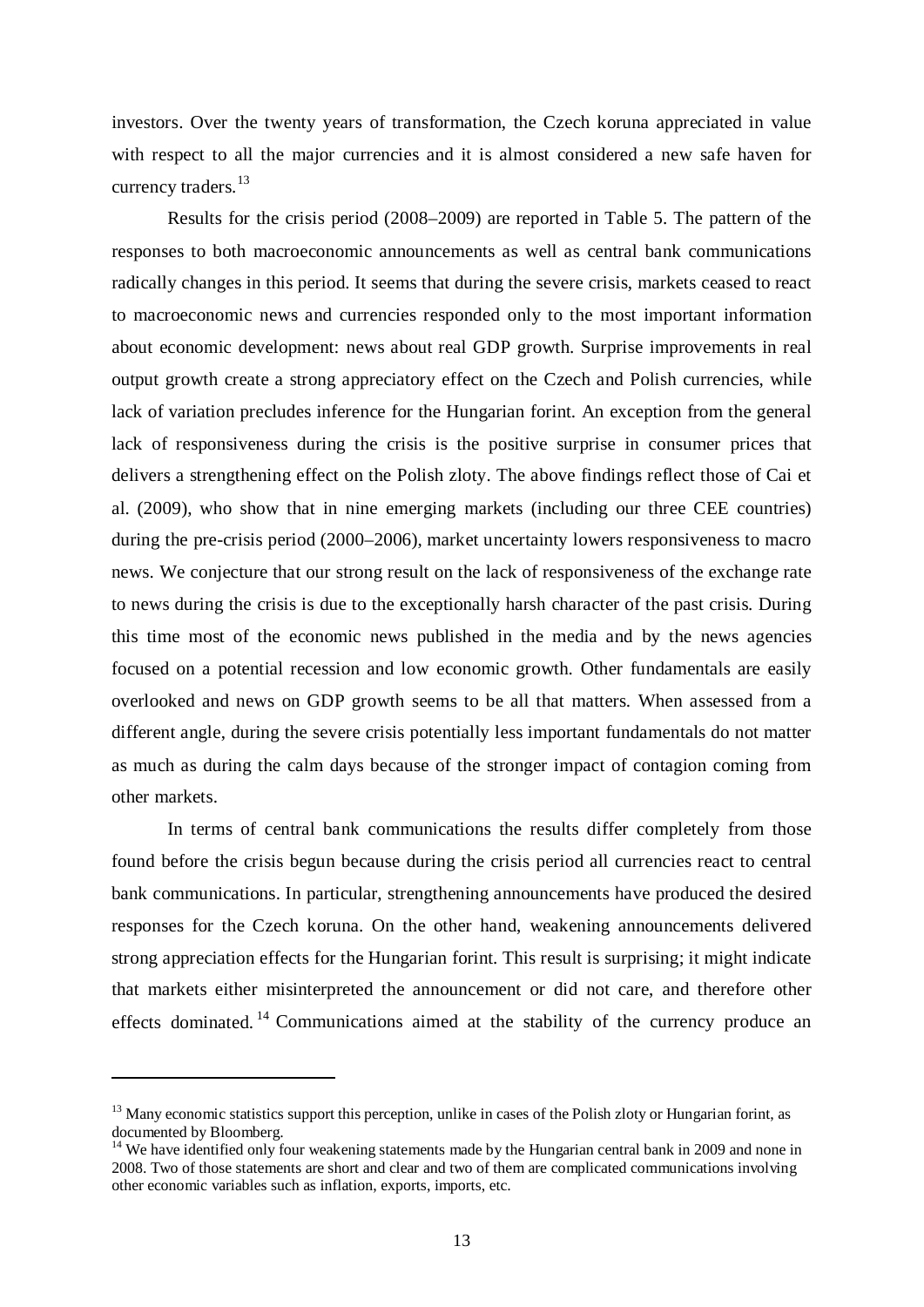appreciatory effect in the Polish zloty. In any event, it seems that during the crisis markets do care what central banks have to say.

Control variables intuitively fit the pattern indicated by the results on macroeconomic news and central bank communications. Day-of-the-week effects vanish, emerging-market risk remains present and spillovers carried via the dollar/euro cross rate grow even stronger and become statistically significant for all three currencies.

#### **5. Conclusions**

In this paper, we analyzed the impact of macroeconomic news and central bank communications on currencies in emerging markets of the Central and Eastern Europe (CEE). In our two-stage modeling strategy we first estimated variants of the monetary model to calculate the nominal equilibrium exchange rate allowing for a nonlinear return of the exchange rate to the monetary equilibrium depending on the size of the deviation from equilibrium. Next we integrated equilibrium exchange rates into the high-frequency GARCHtype models accounting for the effects of macroeconomic announcements and central bank communication. We provided evidence on the determinants of the short-term exchange rate movements of CEE currencies by including a large set of accurately identified macroeconomic news and central bank communications that have not been employed in the exchange rate analysis of the CEE currencies so far.

Our results show the absence of strong nonlinearities in our dataset. The results also show remarkably different patterns of how CEE exchange rates react to macroeconomic news announcements and central bank communications before and during a severe economic crisis. During the pre-crisis period (2004–2007), the three CEE currencies in general responded to various macroeconomic news in an intuitive manner, corresponding to exchange rate-related theories. During the crisis (2008–2009), the relationships break down and the currencies react to news on the key economic indicator (real GDP growth). Heightened uncertainty seems to narrow the vision of the markets towards this key economic indicator as contagion from other markets impact specific countries' forex markets. In terms of central bank communications there is a lack of responsiveness during the pre-crisis period (with the exception of the Polish currency). All currencies react to verbal central bank interventions during the crisis period, though.

We provide evidence that the exchange rates of the CEE currencies are responsive to both macro news and central bank communications in general but this responsiveness differs significantly during pre-crisis and crisis periods. Detailed responses vary across the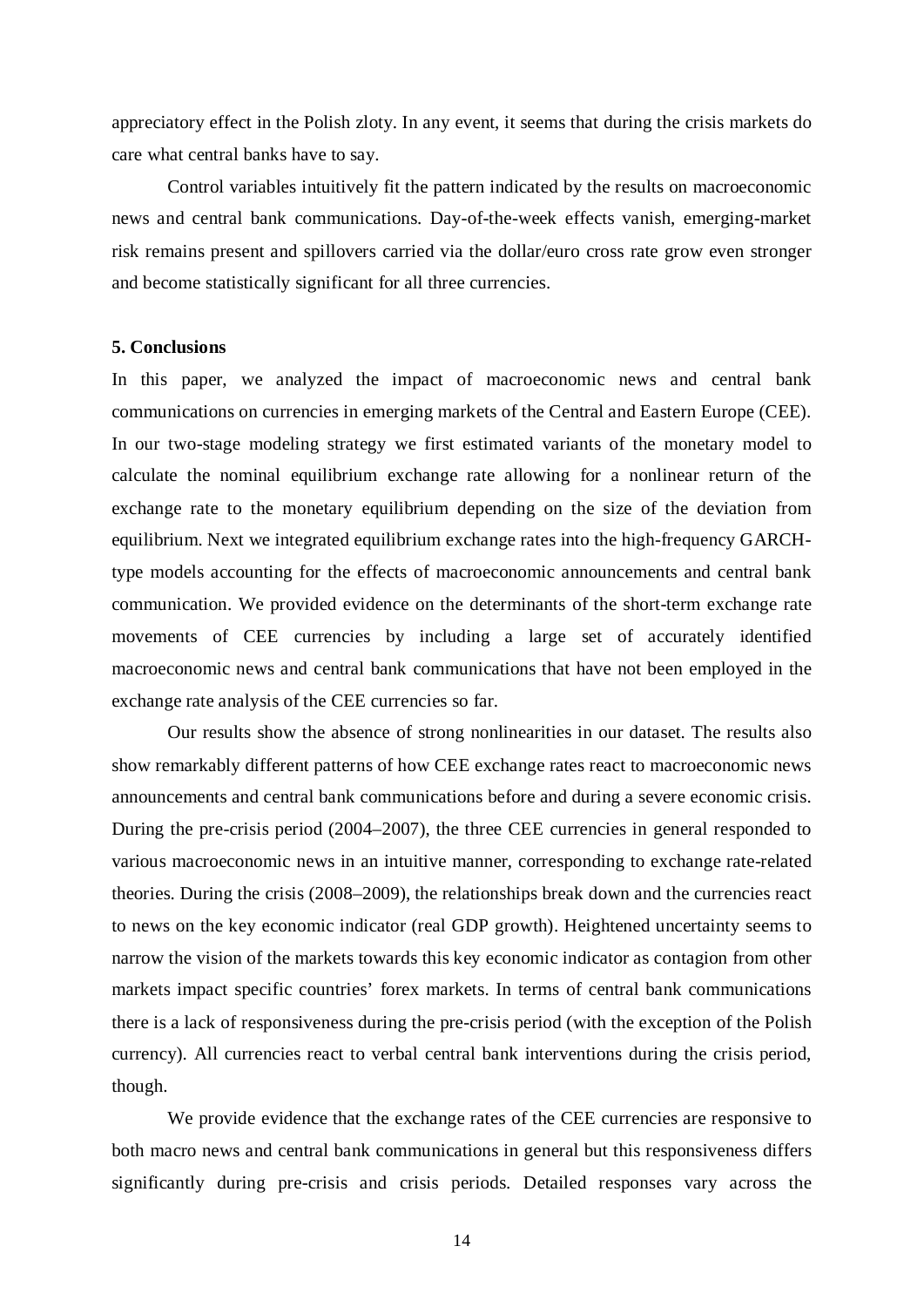currencies and we conjecture that the exchange rate regime and monetary policy conduct affect these responses. Further, the extent to which particular currencies are traded on the international foreign exchange market might be potential explanation behind these differences, too. Finally, our results show that exchange rate related verbal communication of central banks does matter when markets experience high uncertainty, while during calmer days markets are less attentive.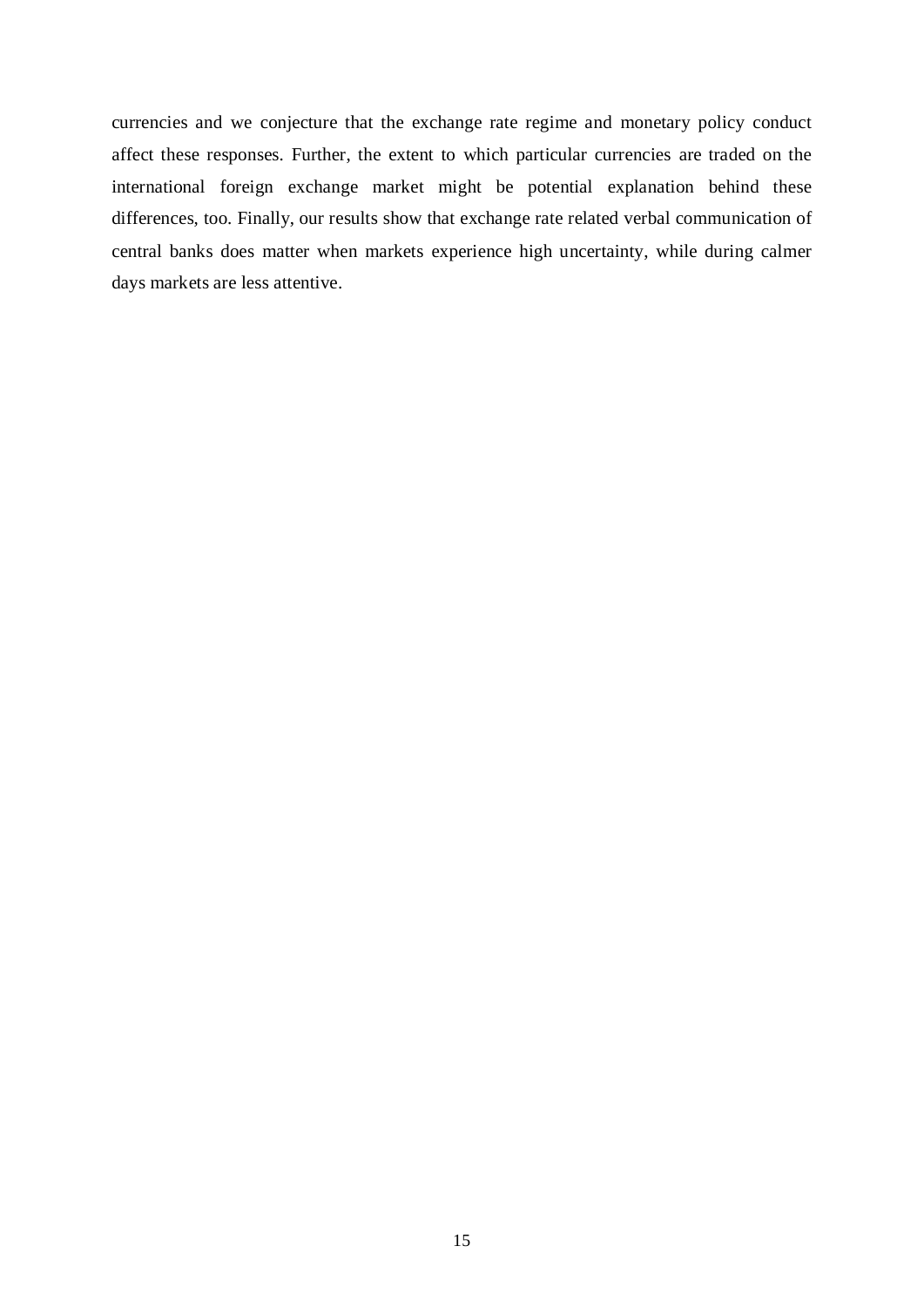#### **References**

- Andersen, T. G., T. Bollerslev, F. X. Diebold, and C. Vega (2003). "Micro Effects of Macro Announcements: Real-Time Price Discovery in Foreign Exchange." *American Economic Review* 93, 38-62.
- Andersen, Torben G., Tim Bollerslev, Francis X. Diebold, and Clara Vega, (2007). "Realtime Price Discovery in Global Stock, Bond and Foreign Exchange Markets," *Journal of International Economics*, 73:251-277.
- Barndorff-Nielsen, O., and Shephard, N., 2006. Econometrics of Testing for Jumps in Financial Economics Using Bipower Variation, *Journal of Financial Econometrics*, 4, 1-30.
- Bleaney, Michael and Francisco, Manuela (2007) "Exchange Rate Regimes, Inflation and Growth in Developing Countries -- An Assessment," The B.E. Journal of Macroeconomics: Vol. 7 : Iss. 1 (Topics), Article 18.
- Blinder, A. S., Ehrmann, M., Fratzscher, M., Haan, J. D., and Jansen, D.-J. (2008). Central Bank Communication and Monetary Policy: A Survey of Theory and Evidence. Journal of Economic Literature, 46(4), 910-945.
- Bubák, V., Kočenda, E., Žikeš, F., 2011. Volatility Transmission in Emerging European Foreign Exchange Markets. *Journal of Banking and Finance*, 35(11) 2829–2841.
- Cai F., Joo H., Zhang Z. (2009). The impact of macroeconomic announcements on real time foreign exchange rates in emerging markets. Board of Governors of the Federal Reserve System, International Finance Discussion Papers, No. 973.
- Cavusoglu, N., 2010. Exchange rates and the effectiveness of actual and oral interventions: A survey on findings, issues and policy implications. *Global Economy Journal*, 10(4), Article 3, 1-40.
- Chen,Y.-L., Gau, Y.-F., 2010. News announcements and price discovery in foreign exchange spot and futures markets. Journal of Banking & Finance 34, 1628–1636.
- Coudert, V., Couharde, C., Mignon, V., 2011. Exchange rate volatility across financial crises. Journal of Banking & Finance 35, 3010–3018.
- Crespo-Cuaresma, J., Fidrmuc J., MacDonald. R., 2005. The monetary approach to exchange rates in the CEECs. Economics of Transition 13 (2). 395–416.
- David, J., De Haan, J. 2005: Talking Heads: The Effects of ECB Statements on the Euro-Dollar Exchange Rate, Journal of International Money and Finance, 24(2), 343 – 361.
- Dornbusch, R., Fischer, S., 1980. Exchange Rates and the Current Account. The American Economic Review, 70(5), 960-97.
- Égert, B., 2007. Central bank interventions, communication and interest rate policy in emerging European economies, *Journal of Comparative Economics*, 35(2), 387-413.
- Égert, B., 2010. The Impact of Monetary and Commodity Fundamentals, Macro News and Central Bank Communication on the Exchange Rate: Evidence from South Africa. *Open Economies Review*, 21(5): 655-677.
- Ehrmann, M., Fratzscher, M., 2007. Communication by Central Bank Committee Members: Different Strategies, Same Effectiveness? *Journal of Money, Credit and Banking*, 39: 509–541.
- Evans, M.D.D., Lyons, R.K., 2008. How is macro news transmitted to exchange rates?, *Journal of Financial Economics*, 88(1): 26-50.
- Fidrmuc, J., Horváth, R., (2008). Volatiltiy of exchange rates in selected new EU members: Evidence from daily data. *Economic Systems* 32, 103-118.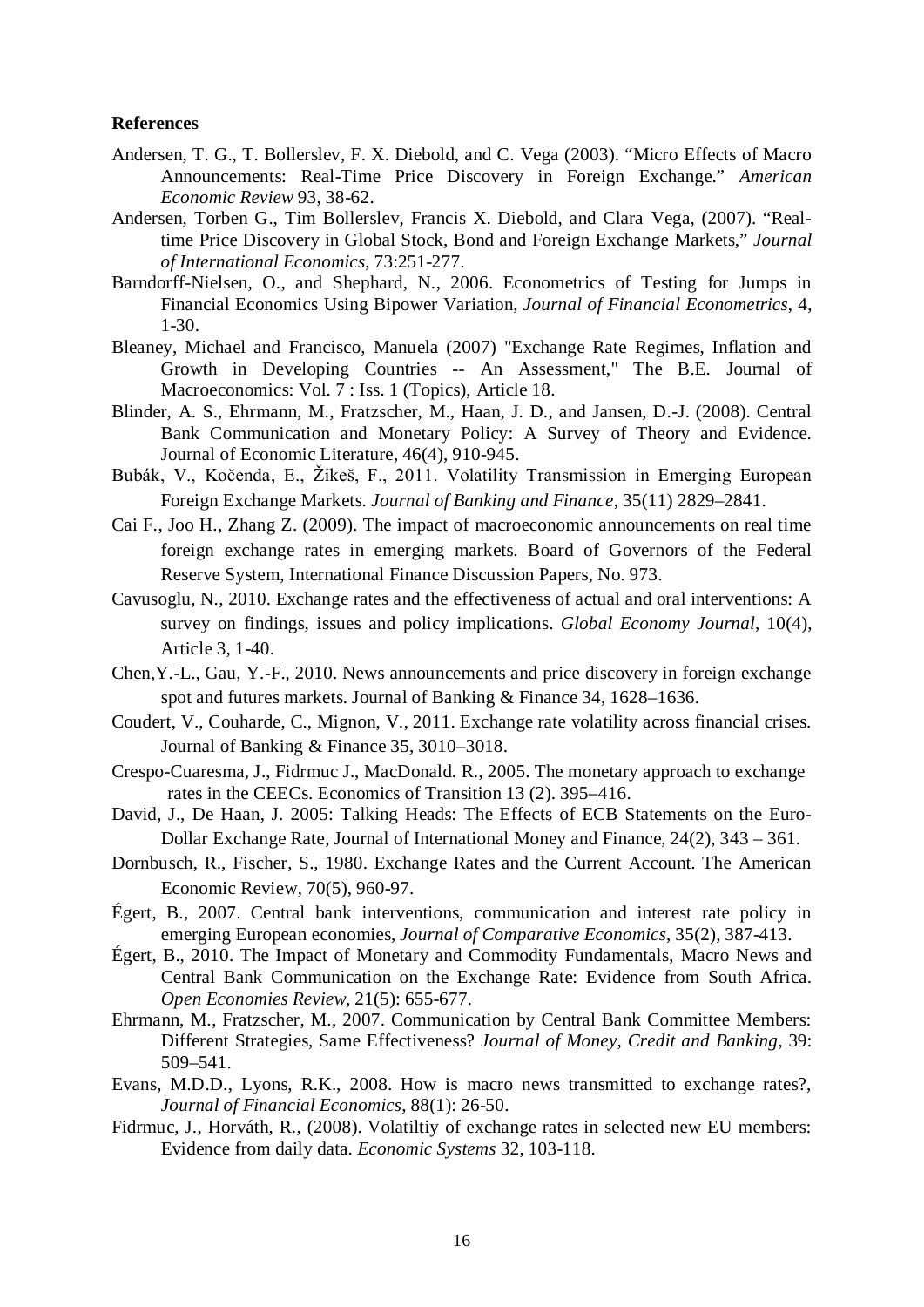- Fišer, R. and Horváth, R., (2010). Central bank communication and exchange rate volatility: a GARCH analysis, *Macroeconomics and Finance in Emerging Market Economies*,  $3(1), 25 - 31$
- Fratzscher Marcel, 2004: Communication and exchange rate policy, ECB Working Paper No. 898
- Fratzscher, Marcel. 2006. "On the Long-Term Effectiveness of Exchange Rate Communication and Interventions." *Journal of International Money and Finance*, 25(1): 146-67.
- Fratzscher, Marcel (2008). Oral Interventions versus Actual Interventions in FX Markets an Event-study Approach. *The Economic Journal*, 118(July), 1079–1106.
- Gábriel, P, Pintér, K. 2006. The effect of the MNB's communication on financial markets. National Bank of Hungary Working Papers 2006/9.
- Geršl, A., Holub, T., 2006. Foreign exchange interventions under inflation targeting: the Czech experience. *Contemporary Economic Policy*, 24(4), 475–491.
- Goyal, Ashima; Arora, Sanchit. 2010. The Indian Exchange Rate and Central Bank Action: A GARCH Analysis. Indira Gandhi Institute of Development Research, Mumbai Working Paper 2010-009. http://www.igidr.ac.in/pdf/publication/WP-2010-009.pdf
- Hanousek, J., Kočenda, E., 2011. Foreign News and Spillovers in Emerging European Stock Markets. *Review of International Economics*, 19(1), 170–188.
- Jotikasthira, C., Lundblad, C., Ramadorai, T., 2010. Asset Fire Sales and Purchases and the International Transmission of Financial Shocks. AFA 2011 Denver Meetings Paper. Available at SSRN: http://ssrn.com/abstract=1523628.
- Kočenda, E., Poghosyan, T., 2009. Macroeconomic Sources of Foreign Exchange Risk in New EU Members. *Journal of Banking and Finance*, 33(11), 2164-2173.
- Laakkonen H., 2007. Exchange Rate Volatility, Macro Announcements and Choice of the Intraday Seasonality Filtering Method, Bank of Finland Research Discussion Papers No. 23/2007.
- Lahaye Jérôme, Sébastien Laurent, Christopher J. Neely, 2007: Jumps, Cojumps and Macro Announcements, Federal Reserve Bank of St. Louis Working Papers № 2007-032.
- Mun, K.-C., 2012. The joint response of stock and foreign exchange markets to macroeconomic surprises: Using US and Japanese data. Journal of Banking & Finance 36, 383–394.
- Mussa, Michael, (1981). The Role of Official Intervention, Occasional Papers No. 6, The Group of Thirty, New York, NY.
- Rosa, C., 2011. The high-frequency response of exchange rates to monetary policy actions and statements. Journal of Banking & Finance 35, 478–489.
- Rozkrut, M., Rybinski, K., Sztaba, L., Szwaja, R., 2007. Quest for central bank communication: Does it pay to be "talkative"? *European Journal of Political Economy*, 23(1), 176-206
- Sarno, Lucio, and Mark P. Taylor (2001), "Official Intervention in the Foreign Exchange Market: Is it Effective, and, If So, How Does it Work?", *Journal of Economic Literature*, 39, 839-868.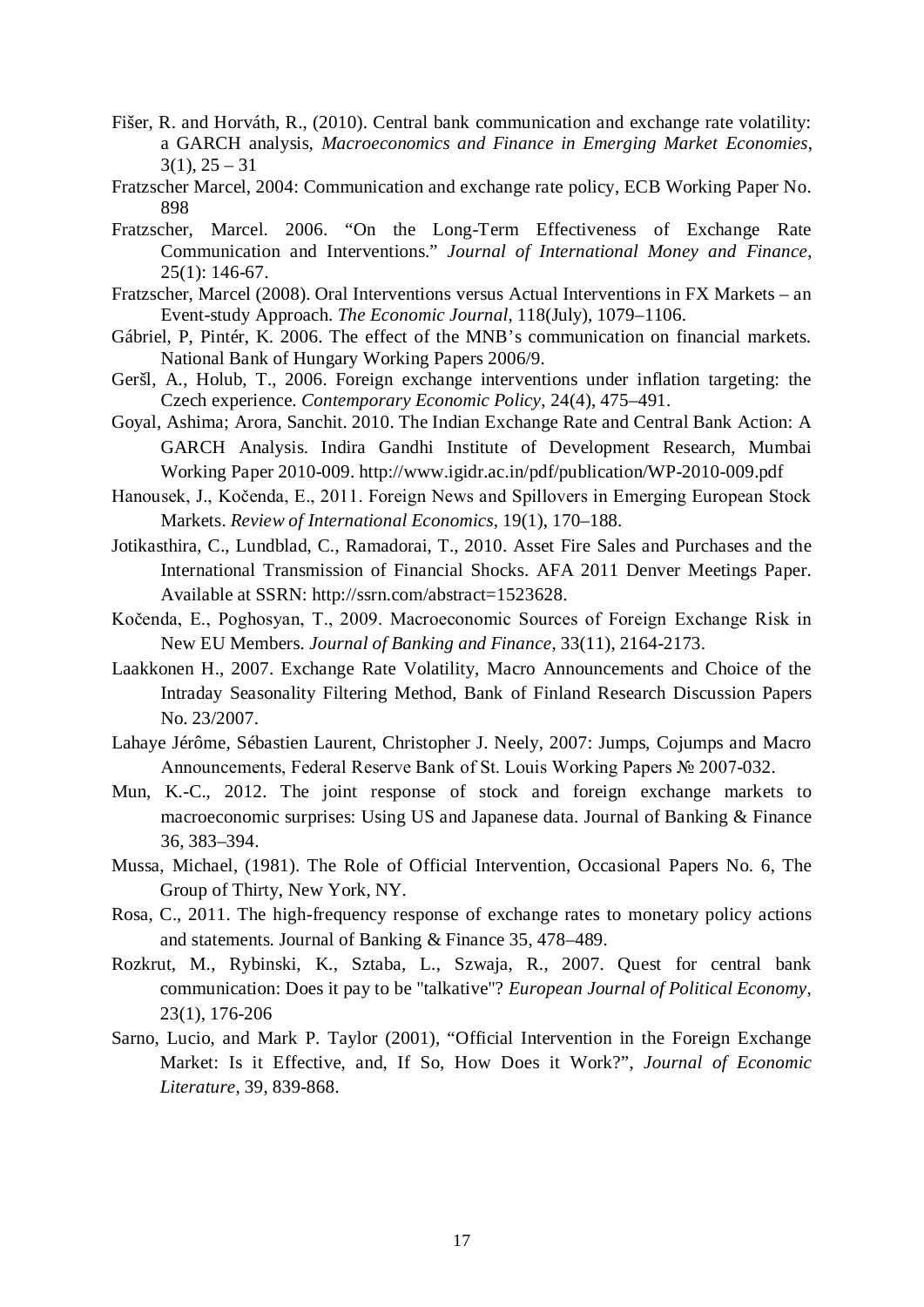## **Data appendix**

#### **Monetary model (2004:m1-2009:m12)**

#### **NOMINAL EXCHANGE RATES**

Monthly averages of domestic currency/euro obtained from Eurostat; Datastream codes: HNESXECU; CZESXECU; POESXECU

#### **MONEY SUPPLY**

M2 for the Czech Republic and M3 for the Eurozone, Hungary and Poland, obtained from Eurostat; Datastream codes: HNOMA013B; CZFM21TNA; POOMA013A; EMOMA013B

#### **SHORT-TERM INTEREST RATE** (3-month T-bill)

3-month money market rates for the Czech Republic, Poland and the Eurozone and 3-month T-bills for Hungary, data obtained from IFS/IMF; Datastream codes: HNI60C..; CZESSFON; POESSFON; EMESEFI3R

#### **PRODUCTIVITY DIFFERENTIAL**

Industrial production in manufacturing divided by employment in manufacturing. Productivity in the services sector is assumed to equal 0.

#### **INDUSTRIAL PRODUCTION**

Industry in the CEE countries and in manufacturing for the Eurozone. Data obtained from IFS/IMF for the CEE countries and from Eurostat for the Eurozone; Datastream codes: HNI66..CE; CZI66..CE; POI66..BH; EKESIMANG

#### **EMPLOYMENT IN INDUSTRY/MANUFACTURING**

Industry in the CEE countries and in manufacturing for the Eurozone. Datastream codes: HNOEM009P; CZI67...F; POOEM004P; EKESEMANG

#### **PRICES, CPI and PPI**

Obtained from IFS/IMF for CEE countries. Datastream codes: CPI: HNI64...F; CZI64...F; POI64...F; EMEBCPALE; PPI: HNI63...F; CZI63...F; POI63...F; EKPROPRCF

#### **NOMINAL GDP** (interpolated linearly from quarterly to monthly)

OECD Quarterly National Accounts database for the Czech Republic, Hungary and Poland and OECD Main Economic Indicators database for the Eurozone. Datastream, codes HN GDP CURA; CZ GDP CURA; PO GDP CURA; EM GDP CURA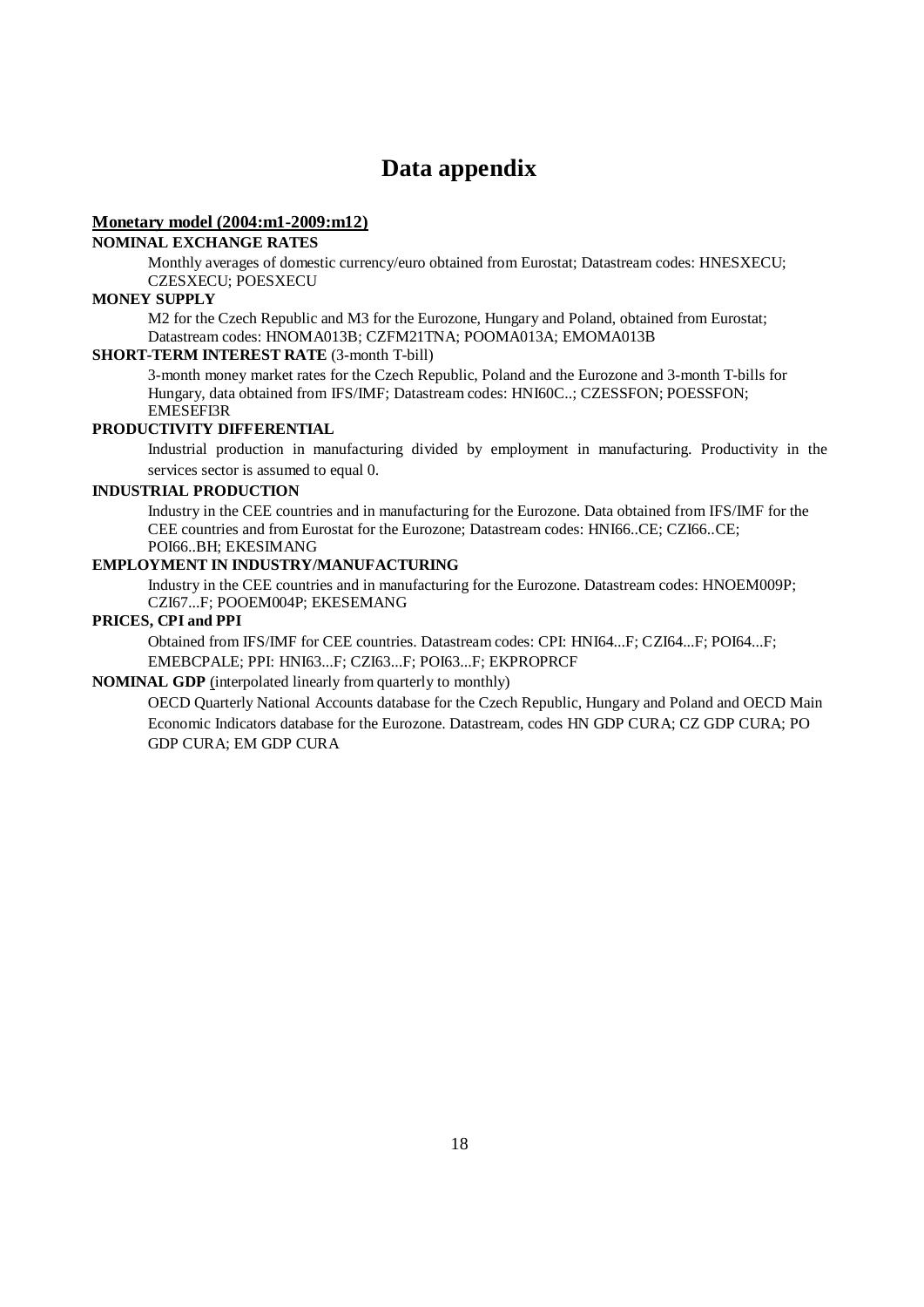Table 1. Examples of the communication of the central banks under research (communication quotes from the Factiva database)

| <b>Date</b>             | <b>Central bank communication</b>                                                     | <b>Expected effect on</b> |
|-------------------------|---------------------------------------------------------------------------------------|---------------------------|
|                         |                                                                                       | exchange rate             |
| 1<br>January            | (Czech NB Vice-governor) Singer said the currency was now markedly stronger           | Weaken                    |
| 2006                    | than the bank had assumed in its most recent inflation outlook from October.          |                           |
| 20<br>May               | The Czech economy probably experienced the worst of its downturn in the first         |                           |
| 2009                    | quarter of this year and the crown exchange rate is stabilising, central bank's Vice- | Stable                    |
|                         | Governor Mojmir Hampl said on Wednesday. "We are happy that the high volatility       |                           |
|                         | on the Czech crown has stabilised a bit                                               |                           |
| February<br>7           | "This means that the central bank does not wish to influence the forint's exchange    |                           |
| 2005                    | rate by releasing net foreign currency amounts related to the budget onto the         | Stable                    |
|                         | market," it said in a statement after a non-rate setting Monetary Council meeting     |                           |
| $\overline{21}$ October | Central bank Deputy Governor Ferenc Karvalits told the Reuters Central European       |                           |
| 2008                    | Investment Summit the currency's fall was not justified by Hungary's economic         | Strengthen                |
|                         | fundamentals. "We are ready to defend the currency if its weakness puts the central   |                           |
|                         | bank's inflation goal or financial stability goals at risk,"                          |                           |
| 29<br>June              | The bank said the zloty exchange rate in June was broadly in line with the one        | Stable                    |
| 2005                    | assumed in the bank's quarterly inflation report published last month.                |                           |
| 20<br>January           | "We should still conduct anti-inflationary policy. But we have to move in a way that  |                           |
| 2009                    | won't speed up the weakening of the zloty," Wasilewska-Trenkner told daily Gazeta     | Strengthen                |
|                         | Prawna in an interview. Wasilewska-Trenkner said on Monday zloty weakening            |                           |
|                         | was not justified by economic fundamentals.                                           |                           |

Source: Factiva database (Thomson Reuters)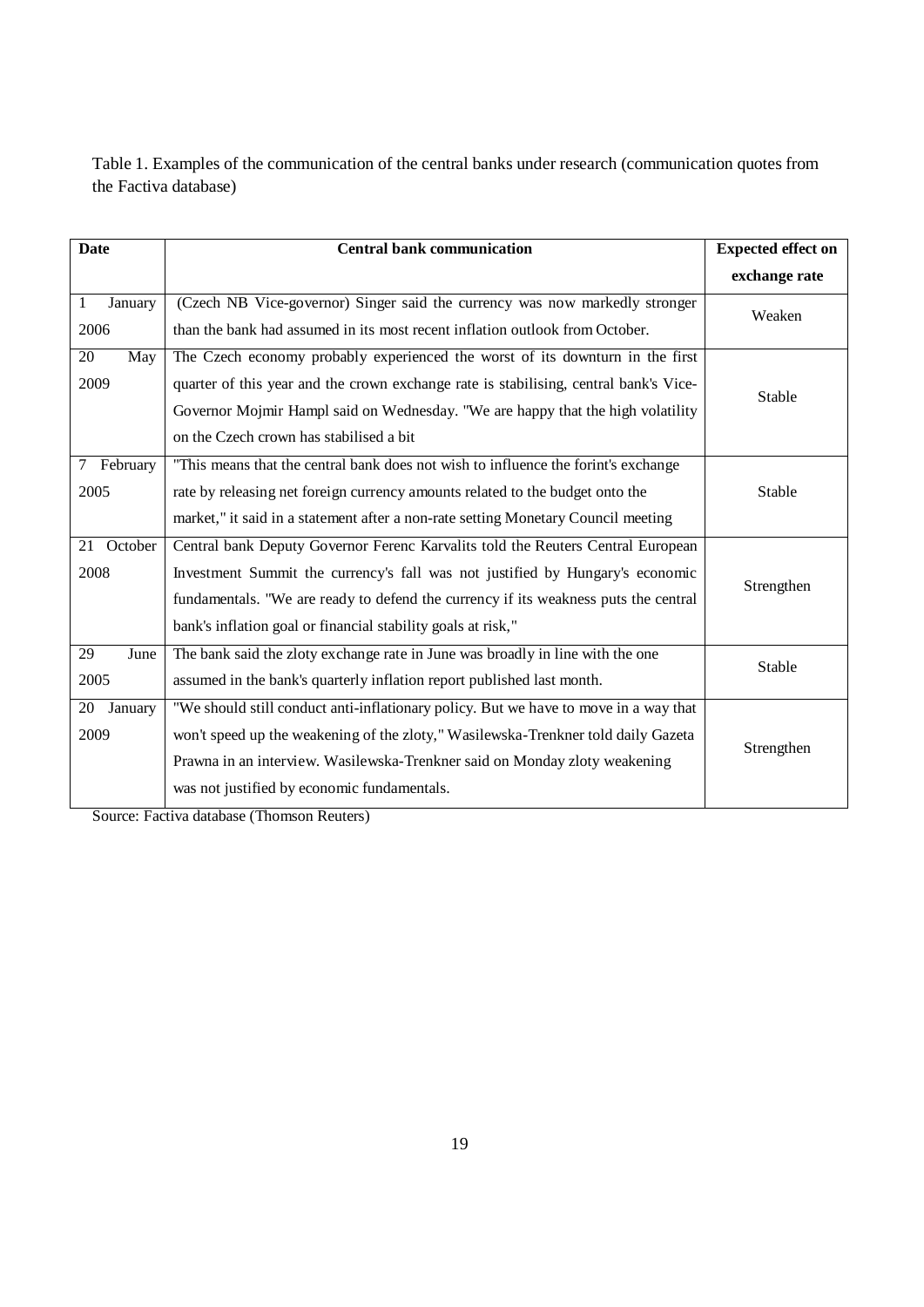Table 2 Estimation results of the monetary model

Table 2a. Estimation results for the monetary model for the CZK/EUR exchange rate (Czech Republic), 1995-2010

|                | (1)         | (2)         | (3)         | (4)         | (5)         | (6)         | (7)         | (8)         |
|----------------|-------------|-------------|-------------|-------------|-------------|-------------|-------------|-------------|
| UR(SIC)        | $-2.335$    | $-3.967**$  | $-3.584$    | $-4.007*$   | $-3.786$    | $-3.914$    | $-3.992$    | $-3.971$    |
| <b>ECT</b>     | $-0.017$    | $-0.069***$ | $-0.060**$  | $-0.093***$ | $-0.097**$  | $-0.096***$ | $-0.063**$  | $-0.092**$  |
| $r=0$          | 24.84       | 23.87       | $46.69*$    | 39.1        | 62.14       | 50.16       | $77.52***$  | $70.61**$   |
| $r=1$          | 8.05        | 4.28        | 23.46       | 16.29       | 38.71       | 27.07       | $49.31**$   | 39.51       |
| <b>CONST</b>   | $0.023**$   | $0.058***$  | $-0.029***$ | $0.017*$    | $1.002***$  | $0.350***$  | $-0.477***$ | $-0.041$    |
| M <sub>3</sub> | $0.456***$  | $-0.063$    | $0.373***$  | $-0.114**$  | $0.400***$  | $-0.060$    | $0.425***$  | $-0.101$    |
| <b>GDPR</b>    | $-1.568***$ |             | $-1.422***$ |             | $-1.216***$ |             | $-1.247***$ |             |
| IP             |             | $-0.876***$ |             | $-0.776***$ |             | $-0.706***$ |             | $-0.751**$  |
| <b>IRS</b>     |             |             | $0.012***$  | $0.006***$  | $0.006***$  | $0.005***$  | $0.014***$  | $0.006***$  |
| <b>CPIPPI</b>  |             |             |             |             | $-1.015***$ | $-0.336***$ |             |             |
| <b>PROD</b>    |             |             |             |             |             |             | $0.459***$  | 0.057       |
|                | <b>ECM</b>  | <b>ECM</b>  | <b>ECM</b>  | <b>ECM</b>  | <b>ECM</b>  | <b>ECM</b>  | <b>ECM</b>  | <b>ECM</b>  |
| No OBS         | 164         | 178         | 164         | 178         | 164         | 178         | 164         | 178         |
| $R^2$ adj.     | 0.004       | 0.035       | 0.056       | 0.093       | 0.077       | 0.099       | 0.049       | 0.085       |
| <b>SIC</b>     | $-5.373$    | $-5.487$    | $-5.402$    | $-5.526$    | $-5.4$      | $-5.509$    | $-5.37$     | $-5.493$    |
|                | <b>BASE</b> | <b>BASE</b> | <b>BASE</b> | <b>BASE</b> | <b>BASE</b> | <b>BASE</b> | <b>BASE</b> | <b>BASE</b> |
|                | 160         | 177         | 164         | 177         | 164         | 178         | 164         | 178         |
| $R^2$ adj.     | 0.837       | 0.869       | 0.888       | 0.893       | 0.933       | 0.89        | 0.897       | 0.884       |
| <b>SIC</b>     | $-2.862$    | $-3.238$    | $-3.358$    | $-3.371$    | $-3.815$    | $-3.376$    | $-3.393$    | $-3.32$     |

Notes: ECT denotes the error correction term, while UR is the residual based cointegration test. ECM indicates that the reported statistics refer to the error correction model and the long-run relationship estimated using DOLS, respectively.

\*, \*\* and \*\*\* denote statistical significance at the 10%, 5% and 1% levels, respectively.

M3 is monetary aggregate. GDPR is real GDP interpolated linearly from quarterly to monthly frequency. IP is industrial production. IRS is short-run interest rates. CPIPPI is the relative price of nontradable goods over that of tradable goods, proxied by the CPI to PPI ratio. PROD is labour productivity calculated using industrial production and employment in industry. All variables (except interest rates) are taken in logs and as the differential against the corresponding Eurozone variable.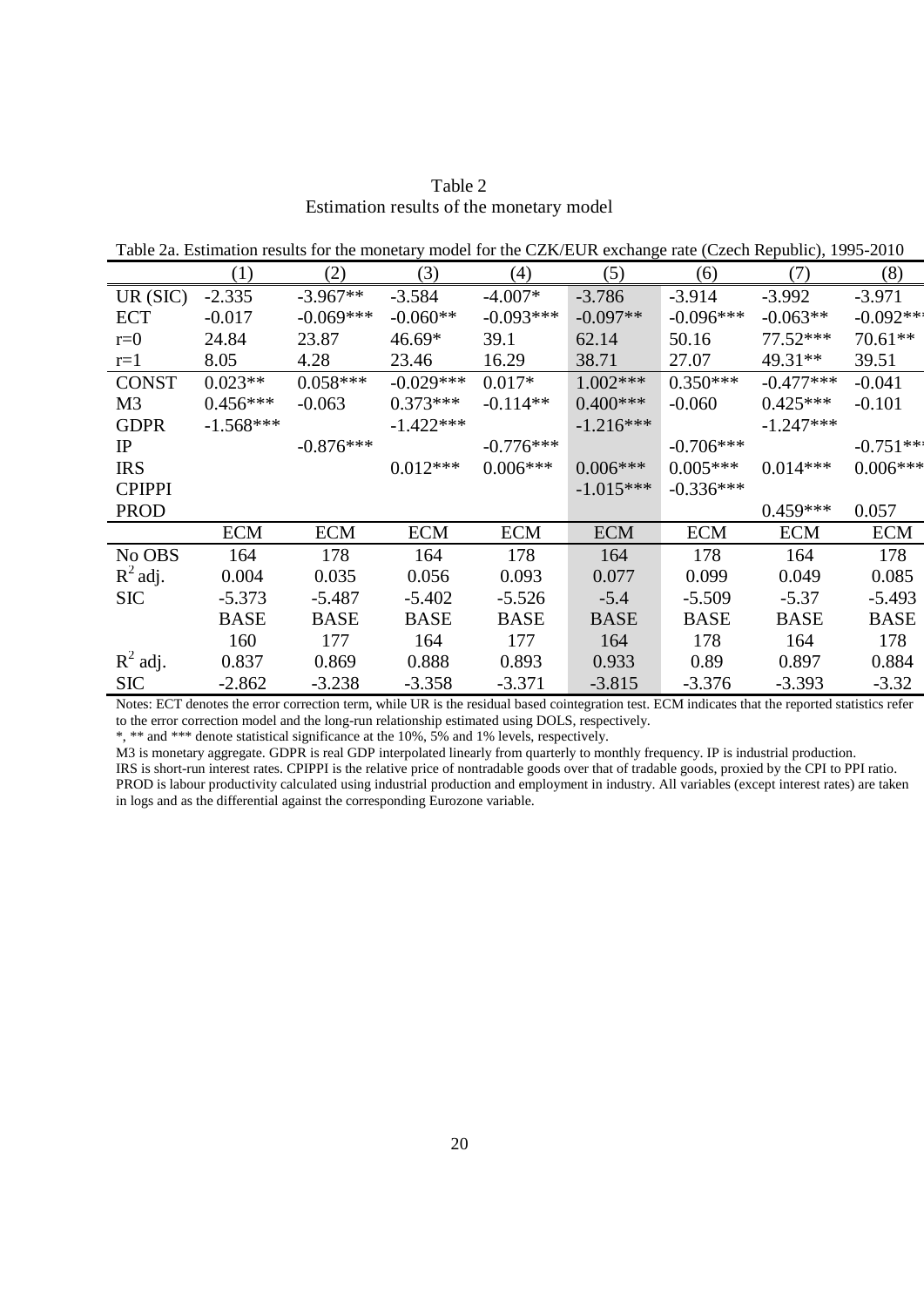|                | (1)         | (2)         | (3)         | (4)         | (5)         | (6)         | (7)         | (8)         |
|----------------|-------------|-------------|-------------|-------------|-------------|-------------|-------------|-------------|
| UR(SIC)        | $-2.94$     | $-3.778*$   | $-3.034$    | $-3.812$    | $-4.055$    | $-4.955**$  | $-3.577$    | $-5.874***$ |
| <b>ECT</b>     | $-0.074***$ | $-0.111***$ | $-0.084***$ | $-0.122***$ | $-0.137***$ | $-0.139***$ | $-0.075**$  | $-0.121***$ |
| $r=0$          | $37.26***$  | 76.03***    | 56.91***    | 91.13***    | 78.66***    | 126.43***   | $74**$      | 98.89***    |
| $r=1$          | 12.83       | $46.74***$  | 23.41       | 54.54***    | 41.87       | $75.11***$  | 38.48       | $62.85***$  |
| <b>CONST</b>   | $-0.068***$ | $-0.092***$ | $-0.054**$  | $-0.092***$ | $0.925***$  | $0.960***$  | $0.825***$  | $0.371***$  |
| M <sub>3</sub> | $0.710***$  | $1.275***$  | $0.683***$  | $1.290***$  | $0.907***$  | $0.907***$  | $0.926***$  | $1.342***$  |
| <b>GDPR</b>    | $-1.686***$ |             | $-1.671***$ |             | $-0.893***$ |             | $-2.007***$ |             |
| IP             |             | $-1.112***$ |             | $-1.132***$ |             | $-0.201*$   |             | $-1.120***$ |
| <b>IRS</b>     |             |             | $-0.001$    | 0.000       | $0.003***$  | $0.002*$    | $0.007***$  | $0.003*$    |
| <b>CPIPPI</b>  |             |             |             |             | $-0.977***$ | $-1.022***$ |             |             |
| <b>PROD</b>    |             |             |             |             |             |             | $-0.919***$ | $-0.476***$ |
|                | <b>ECM</b>  | <b>ECM</b>  | <b>ECM</b>  | <b>ECM</b>  | <b>ECM</b>  | <b>ECM</b>  | <b>ECM</b>  | <b>ECM</b>  |
| No OBS         | 183         | 189         | 183         | 189         | 183         | 189         | 177         | 179         |
| $R^2$          | 0.098       | 0.144       | 0.15        | 0.19        | 0.492       | 0.385       | 0.129       | 0.195       |
| $R^2$ adj.     | 0.083       | 0.13        | 0.131       | 0.173       | 0.478       | 0.369       | 0.104       | 0.172       |
| <b>SIC</b>     | $-5.199$    | $-5.155$    | $-5.231$    | $-5.183$    | $-5.716$    | $-5.431$    | $-5.185$    | $-5.158$    |
|                | <b>BASE</b> | <b>BASE</b> | <b>BASE</b> | <b>BASE</b> | <b>BASE</b> | <b>BASE</b> | <b>BASE</b> | <b>BASE</b> |
| No OBS         | 183         | 188         | 183         | 188         | 183         | 189         | 177         | 178         |
| $R^2$ adj.     | 0.829       | 0.876       | 0.833       | 0.881       | 0.95        | 0.924       | 0.871       | 0.884       |
| <b>SIC</b>     | $-3.026$    | $-3.23$     | $-2.999$    | $-3.205$    | $-4.153$    | $-3.588$    | $-3.204$    | $-3.153$    |

Table 2b. Estimation results for the monetary model for the HUF/EUR exchange rate (Hungary), 1995-2010

Notes: See table 2a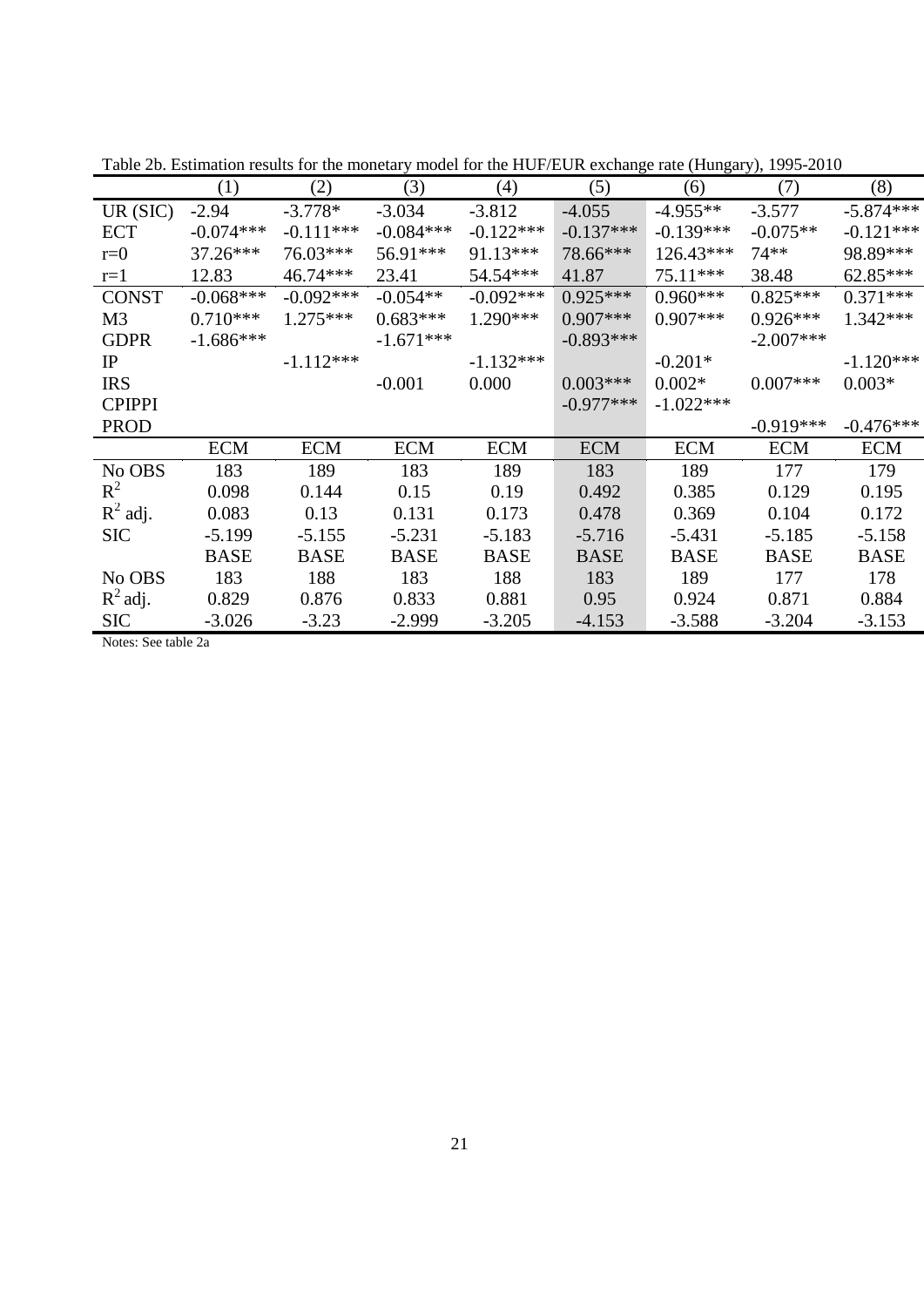|                | (1)         | (2)         | (3)         | (4)         | (5)         | (6)         | (7)         | (8)         |
|----------------|-------------|-------------|-------------|-------------|-------------|-------------|-------------|-------------|
| UR(SIC)        | $-2.980$    | $-3.080$    | $-3.003$    | $-3.142$    | $-3.227$    | $-3.234$    | $-2.895$    | $-2.96$     |
| <b>ECT</b>     | $-0.041**$  | $-0.046**$  | $-0.042**$  | $-0.048**$  | $-0.072**$  | $-0.084***$ | $-0.041*$   | $-0.046**$  |
| $r=0$          | 64.75***    | $61.38***$  | 91.63***    | 91.78***    | 119.42***   | 118.75***   | 152.77***   | 155.69***   |
| $r=1$          | 8.92        | 12.19       | 23.08       | 23.17       | 48.37**     | $46.55*$    | 76.15***    | 80.61***    |
| <b>CONST</b>   | $-0.048***$ | $-0.040***$ | $-0.030*$   | $-0.006$    | $2.960***$  | 2.932***    | $-0.303*$   | $-0.288*$   |
| M <sub>3</sub> | $0.272***$  | $0.248***$  | $0.259***$  | $0.238***$  | $0.700***$  | $0.66***$   | $0.189***$  | $0.192***$  |
| <b>GDPR</b>    | $-0.300**$  |             | $-0.381***$ |             | $-0.433***$ |             | $-0.163$    |             |
| IP             |             | $-0.107**$  |             | $-0.166***$ |             | $-0.217***$ |             | $-0.074$    |
| <b>IRS</b>     |             |             | $-0.002$    | $-0.003$    | $-0.003***$ | $-0.004***$ |             | 0.000       |
| <b>CPIPPI</b>  |             |             |             |             | $-2.947***$ | $-2.882***$ | 0.001       |             |
| <b>PROD</b>    |             |             |             |             |             |             | 0.239       | $0.233*$    |
|                | <b>ECM</b>  | <b>ECM</b>  | <b>ECM</b>  | <b>ECM</b>  | <b>ECM</b>  | <b>ECM</b>  | <b>ECM</b>  | <b>ECM</b>  |
| No OBS         | 183         | 191         | 183         | 191         | 183         | 190         | 177         | 179         |
| $R^2$ adj.     | 0.086       | 0.133       | 0.084       | 0.134       | 0.385       | 0.388       | 0.089       | 0.139       |
| <b>SIC</b>     | $-4.657$    | $-4.739$    | $-4.632$    | $-4.718$    | $-5.007$    | $-5.038$    | $-4.615$    | $-4.676$    |
|                | <b>BASE</b> | <b>BASE</b> | <b>BASE</b> | <b>BASE</b> | <b>BASE</b> | <b>BASE</b> | <b>BASE</b> | <b>BASE</b> |
|                | 183         | 191         | 183         | 191         | 183         | 190         | 177         | 179         |
| $R^2$ adj.     | 0.298       | 0.332       | 0.312       | 0.348       | 0.798       | 0.794       | 0.312       | 0.351       |
| <b>SIC</b>     | $-2.076$    | $-2.114$    | $-2.051$    | $-2.094$    | $-3.232$    | $-3.198$    | $-1.971$    | $-1.986$    |

Table 2c. Estimation results for the monetary model for the PLN/EUR exchange rate (Poland), 1995-2010

Notes: See table 2a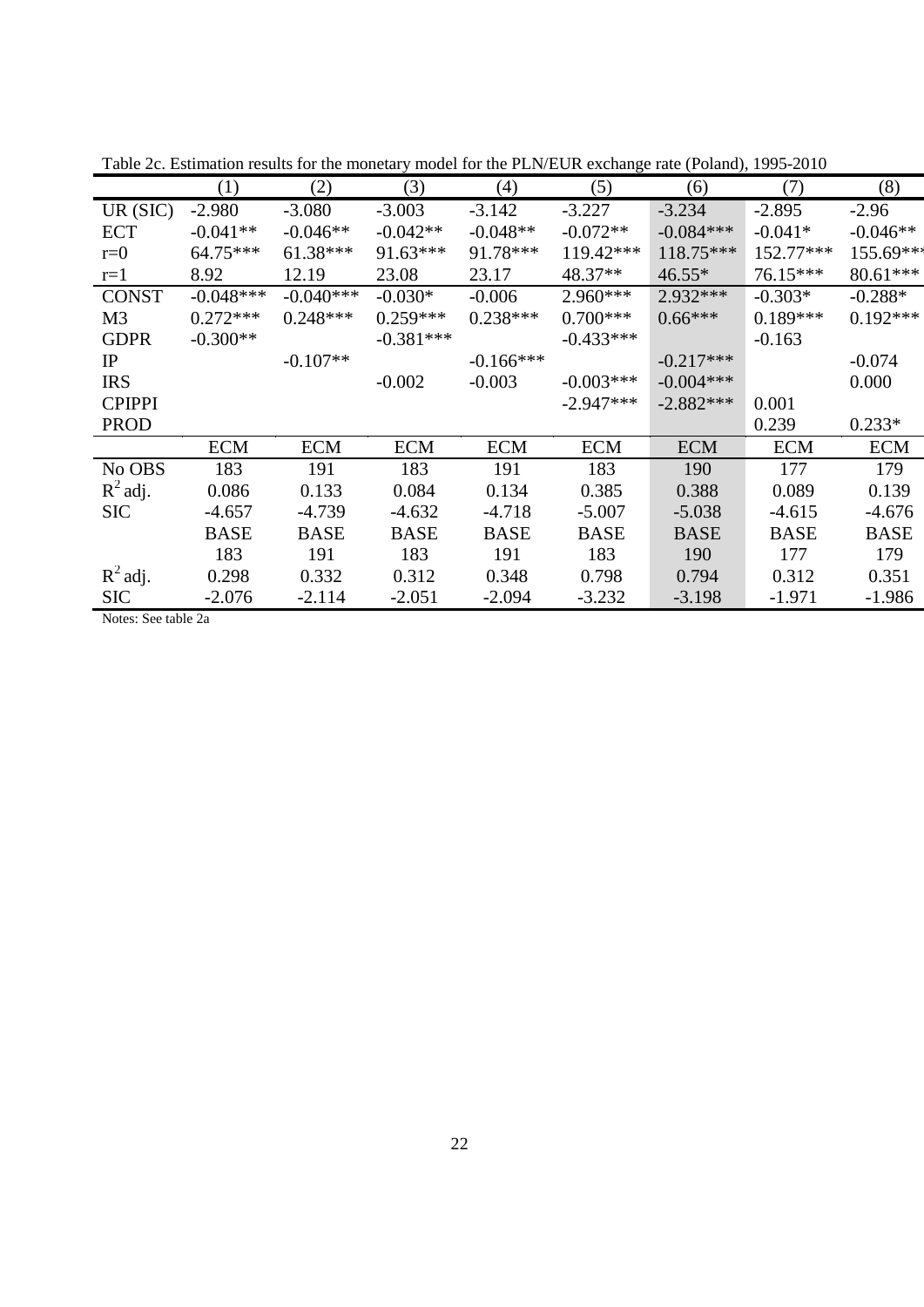|                                                                  | 2004-07                              |  |  | 2008-09 |  |  | 2004-09                         |  |            |
|------------------------------------------------------------------|--------------------------------------|--|--|---------|--|--|---------------------------------|--|------------|
|                                                                  |                                      |  |  |         |  |  | CZK HUF PLN CZK HUF PLN CZK HUF |  | <b>PLN</b> |
|                                                                  | Nonlinearity - bootstrapped p-values |  |  |         |  |  |                                 |  |            |
| Test No. 1 0.287 0.369 0.531 0.208 0.251 0.075 0.608 0.005 0.800 |                                      |  |  |         |  |  |                                 |  |            |
| Test No. 2 0.388 0.071 0.68 0.209 0.468 0.640 0.176 0.283 0.234  |                                      |  |  |         |  |  |                                 |  |            |

**Table 3. Testing for nonlinearity in the deviation from monetary equilibrium**

Notes: Test No. 1: H0: linear vs. H1: 2-regime nonlinearity Test No. 1: H0: 2-regime nonlinearity vs. H1: 3-regime nonlinearity Bold figures indicate statistical significance at the 5% level.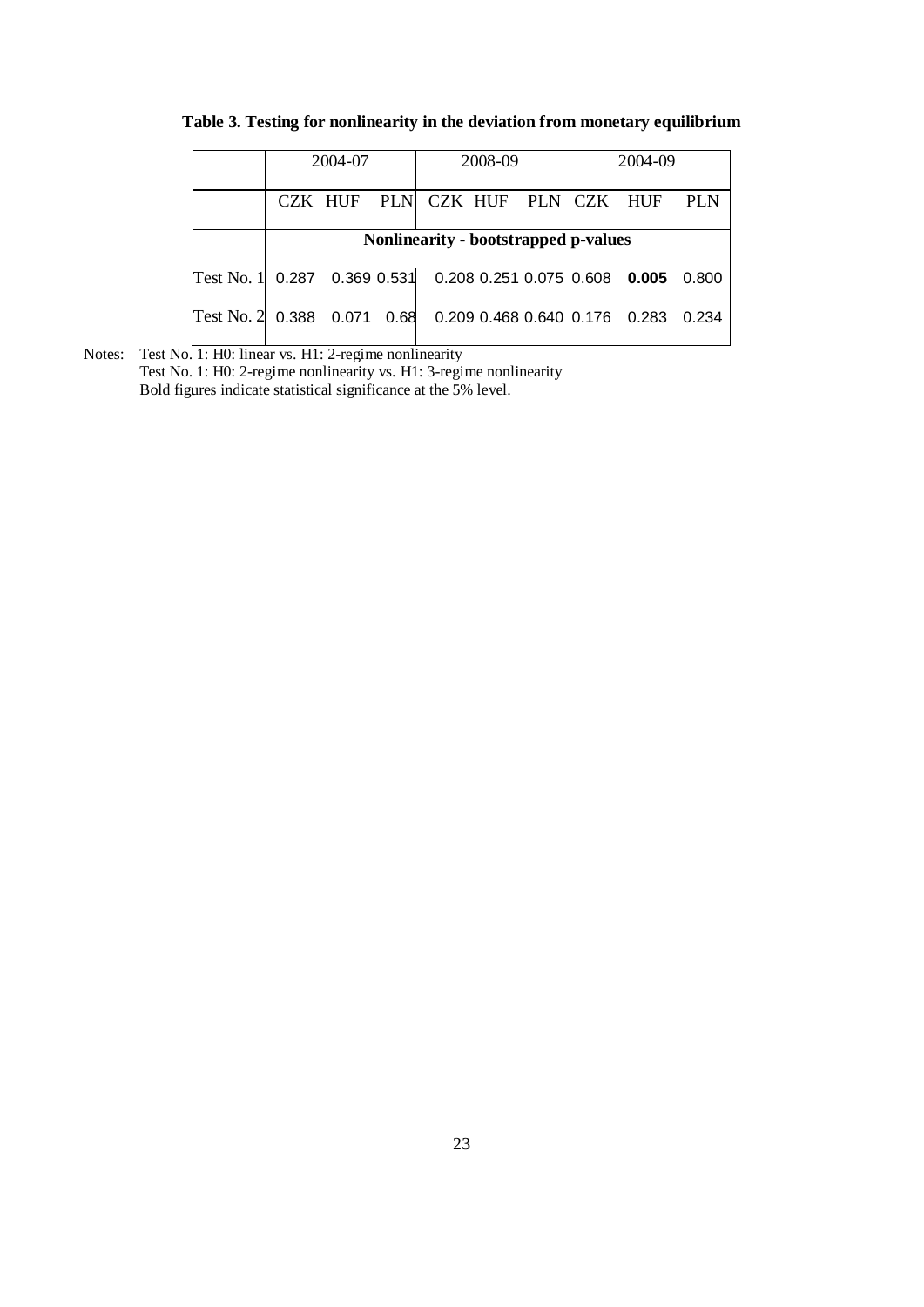# Table 4

| Coefficient estimates from the high frequency model, mean equation:   |  |
|-----------------------------------------------------------------------|--|
| Exchange rate responsiveness during the pre-crisis period (2004-2007) |  |

|                               | Czech     | Hungarian   | Polish    |
|-------------------------------|-----------|-------------|-----------|
| Variable                      | koruna    | forint      | zloty     |
| Constant                      | $-0,004$  | $-0.138*$   | $0.003**$ |
| $\Delta e_{t-1}$              | $-0,025$  | $-0,026$    | $0.092**$ |
| Macroeconomic surprises       |           |             |           |
| <b>CPI</b>                    | $-0,053$  | $-1,018$    | $-0,016$  |
| PPI                           | $-0.173*$ | $0.330**$   | $0.024**$ |
| <b>GDP</b>                    | $-0,022$  | 0.000       | $-0,006$  |
| Current account               | 0,007     | $-1.229**$  | $0.014**$ |
| Trade balance                 | 0,006     | $-0,113$    | 0.000     |
| Industrial production         | 0.000     | 0.000       | $-0,001$  |
| Retail sales                  | $-0,002$  | 0,403       | $0.009**$ |
| Unemployment                  | $0.156**$ | 0.000       | 0.000     |
| Money                         | 0.000     | 0.000       | 0.000     |
| Policy rate                   | $-0,05$   | $-1,823$    | $-0.036*$ |
| Central bank communication    |           |             |           |
| strengthen                    | $-0,025$  | $-0,325$    | $-0,004$  |
| weaken                        | $-0,018$  | 0,352       | $0.006**$ |
| stable                        | $-0,005$  | $-0,533$    | $-0.006*$ |
| Day-of- the-week dummies      |           |             |           |
| Tuesday                       | 0,007     | 0,076       | $0.003*$  |
| Wednesday                     | 0.000     | $0.169*$    | $0.006**$ |
| Thursday                      | $-0,001$  | $0.176*$    | 0,003     |
| Friday                        | $-0,007$  | 0,112       | 0,002     |
| Controls                      |           |             |           |
| USD/EUR cross rate            | $-0,145$  | $-12.929**$ | $-0,112$  |
| Interest rate differential    | $-0,002$  | 0,019       | 0,002     |
| Emerging market risk          | $0.003**$ | $0.109**$   | $0.002**$ |
| Deviation from monetary model | 0,003     | 2.742*      | $-0,004$  |

Note: \*,\*\*,\*\*\* denote statistical significance at 1, 5, and 10 %, respectively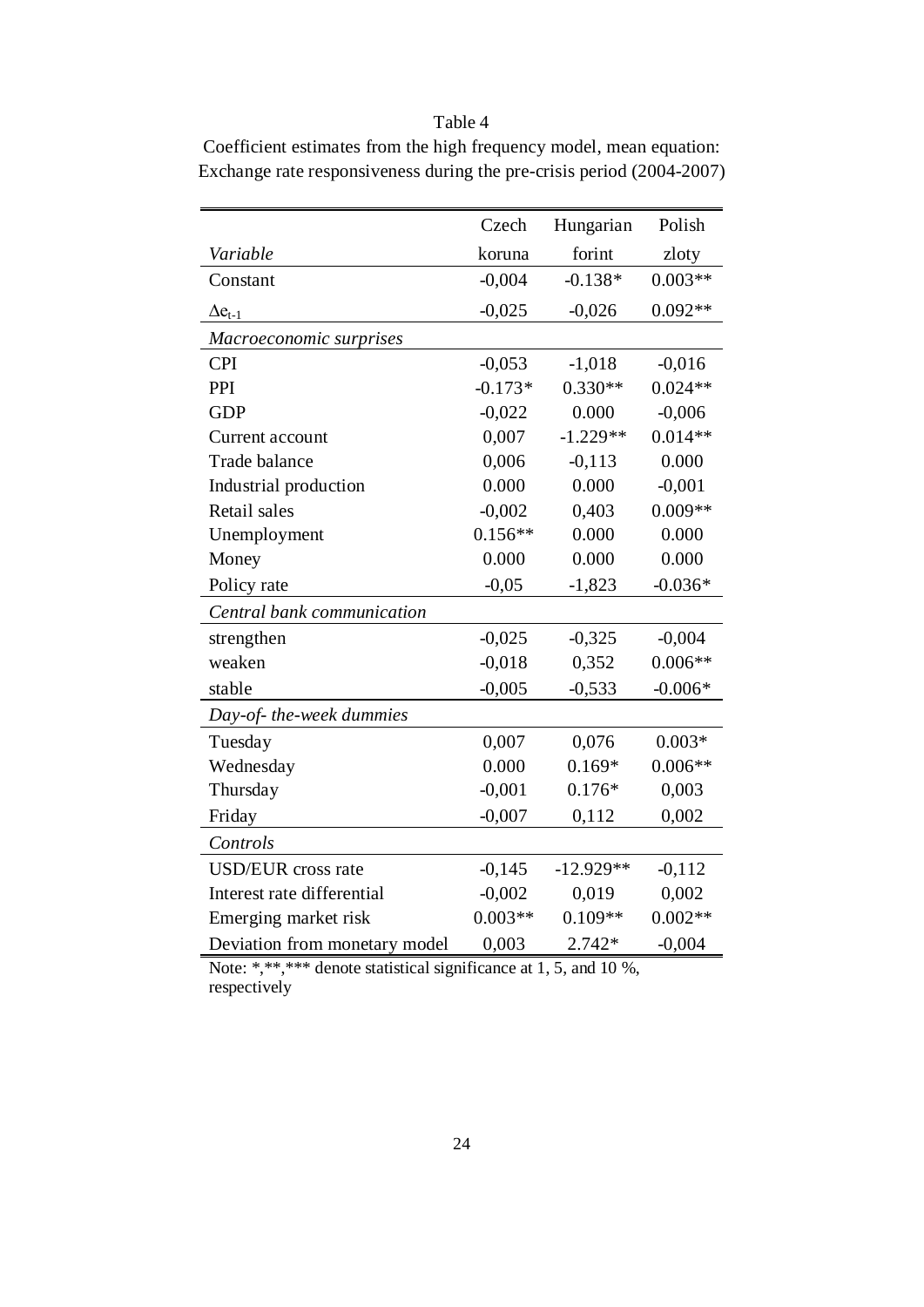# Table 5

| Coefficient estimates from the high frequency model, mean equation:   |
|-----------------------------------------------------------------------|
| Exchange rate responsiveness during the pre-crisis period (2008-2009) |

|                               | Czech      | Hungarian   | Polish     |
|-------------------------------|------------|-------------|------------|
| Variable                      | koruna     | Forint      | zloty      |
| Constant                      | $-0,009$   | 0,018       | 0,003      |
| $\Delta e_{t-1}$              | 0,043      | $-0,044$    | 0,055      |
| Macroeconomic surprises       |            |             |            |
| <b>CPI</b>                    | 0,106      | $-3,52$     | $-0.031**$ |
| PPI                           | $-0,063$   | 0,037       | 0,01       |
| <b>GDP</b>                    | $-0.189**$ | 0.000       | $-0.114**$ |
| Current account               | $-23,511$  | 2,928       | 0,007      |
| Trade balance                 | $-0,049$   | 1,866       | 0.000      |
| Industrial production         | 0.000      | 0.000       | $-0,001$   |
| Retail sales                  | 0,006      | $-1,448$    | 0,001      |
| Unemployment                  | 0,791      | 0.000       | 0.000      |
| Money                         | 0.000      | 0.000       | $-0,012$   |
| Policy rate                   | $-0,094$   | 8,888       | 0,113      |
| Central bank communication    |            |             |            |
| strengthen                    | $-0.122**$ | $-0,309$    | 0,001      |
| weaken                        | 0,014      | $-1.700**$  | 0,006      |
| stable                        | 0,02       | 0,556       | $-0.108**$ |
| Day-of- the-week dummies      |            |             |            |
| Tuesday                       | $-0,004$   | $-0,161$    | $-0,005$   |
| Wednesday                     | 0,028      | 0,211       | $-0,002$   |
| Thursday                      | 0,03       | 0,195       | $-0,003$   |
| Friday                        | $-0,001$   | 0,249       | $-0,005$   |
| Controls                      |            |             |            |
| <b>USD/EUR</b> cross rate     | $-1.907**$ | $-54.551**$ | $-0.574**$ |
| Interest rate differential    | $-0,02$    | 0,027       | $-0,002$   |
| Emerging market risk          | 0,001      | $0.117**$   | $0.002**$  |
| Deviation from monetary model | $-0,092$   | 4,647       | $-0.084*$  |

Note: \*,\*\*,\*\*\* denote statistical significance at 1, 5, and 10 %, respectively